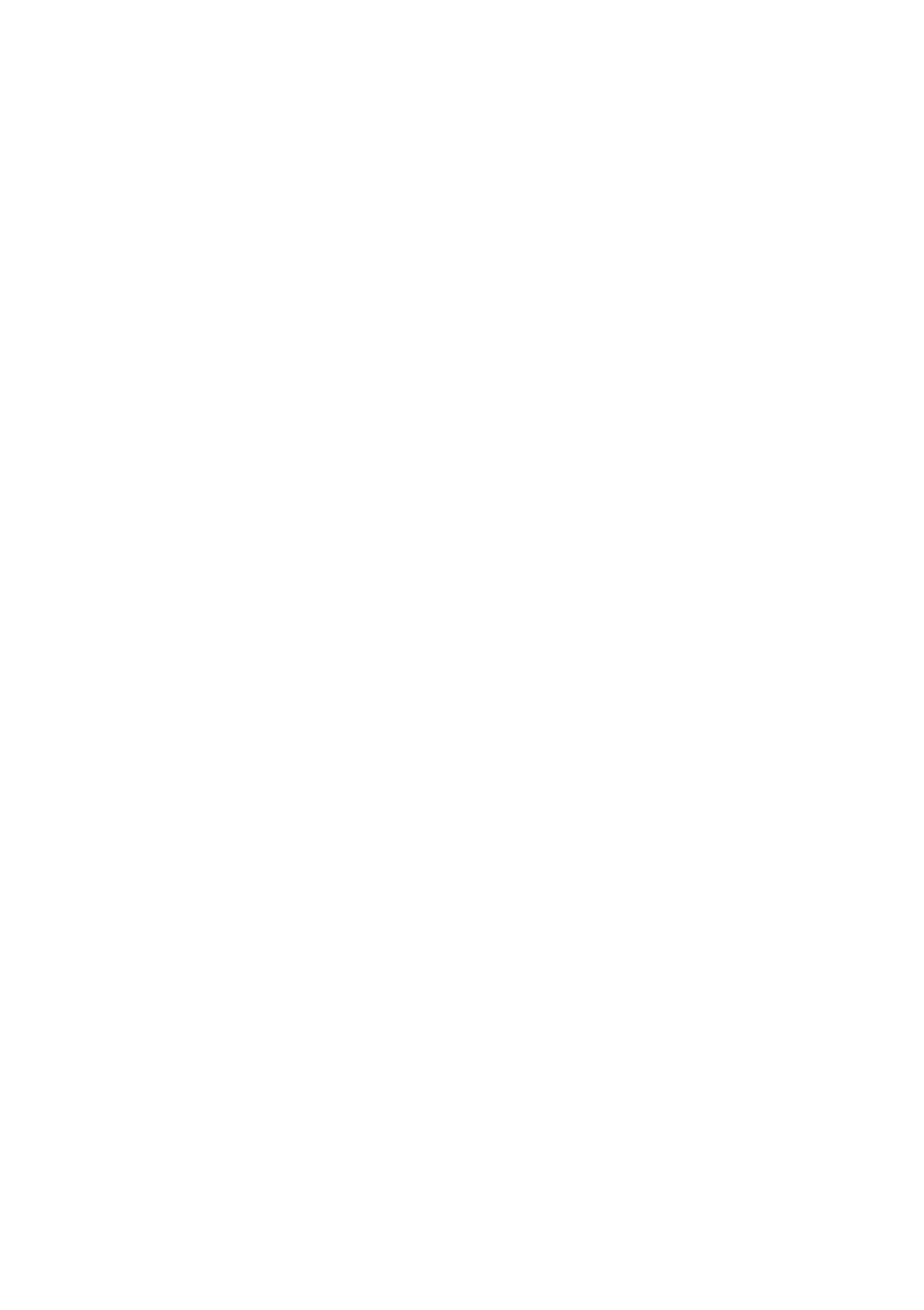

Dear friends and colleagues,

Welcome to the Maltese Cardiac Society (MCS) Conference 2018, the showcase of cardiology in Malta.

Prepare yourself for a packed 4-day programme where the whole spectrum of cardiology will be explored. It is a unique opportunity for all professionals to learn about the latest updates in cardiology. Topics will include coronary interventions, structural heart interventions, heart failure, imaging, prevention, hypertension, cardiovascular pharmacology, neurocardiology, and congenital heart disease. The  $60<sup>th</sup>$  anniversary of the first pacemaker implantation will be celebrated with an exclusive lecture. The conference will be addressed by 15 international and world renowned cardiologists and cardiac surgeons, together with a local faculty of 71 experts.

Novel to the MCS Conference 2018 will be an entire session dedicated to Cardiac Surgery together with a keynote lecture by an eminent Italian cardiac surgeon, along with an interactive training village on image-guided therapy devices, a breakfast session on heart failure, and a concluding Cardiology Jeopardy Quiz Show!

Local cardiology research will again be given prominence with 2 oral abstract sessions being held during conference prime time, 2 moderated poster abstract sessions as well as poster abstract sessions during the morning coffee breaks and lunch breaks. The MCS PhDs will this year have a session dedicated to the presentation of their research.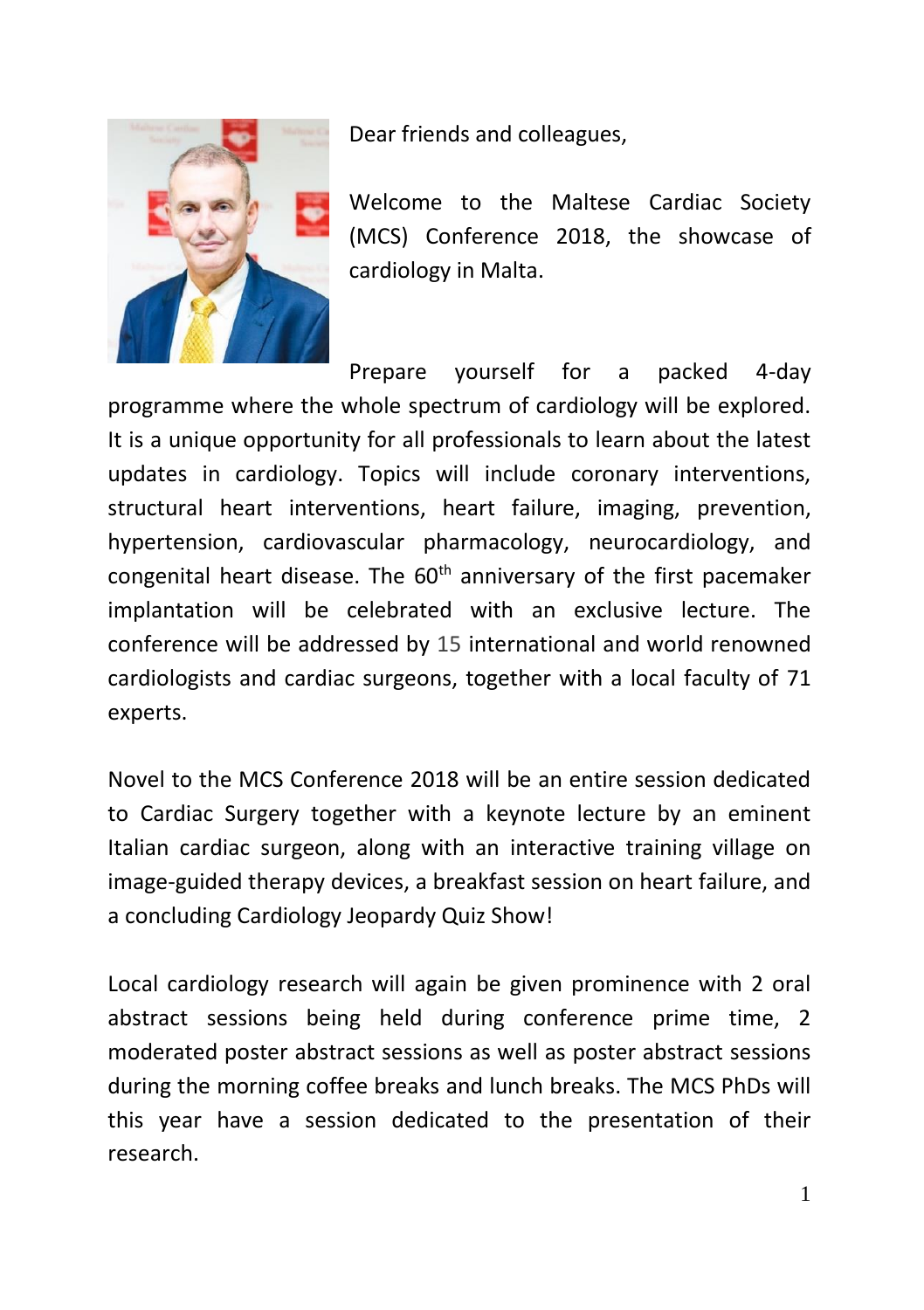During the conference the MCS will proudly launch its on-line journal entitled 'Proceedings of the Maltese Cardiac Society'. This will provide a forum for local researchers in cardiology to highlight their published work to Maltese colleagues.

The highly successful 'Cardiology Update for the Family Physician', Allied Health Sessions and Guideline Sessions have been expanded.

The theme of the MCS Conference 2018 is cardiac arrest with a session devoted to resuscitation. The Sunday public awareness event will also focus on the prevention of sudden cardiac death.

The MCS looks beyond heart health to environmental health. The impact of the air we breathe on cardiovascular disease will be discussed. The Organizing Committee has gone into great pains not only to provide healthy lunches but also to drastically reduce the plastic in the lunch packs.

Make the best of the MCS conference 2018. Learn, interact and enjoy.

Dr Robert G Xuereb President of the Maltese Cardiac Society On behalf of The Scientific and Organizing Committee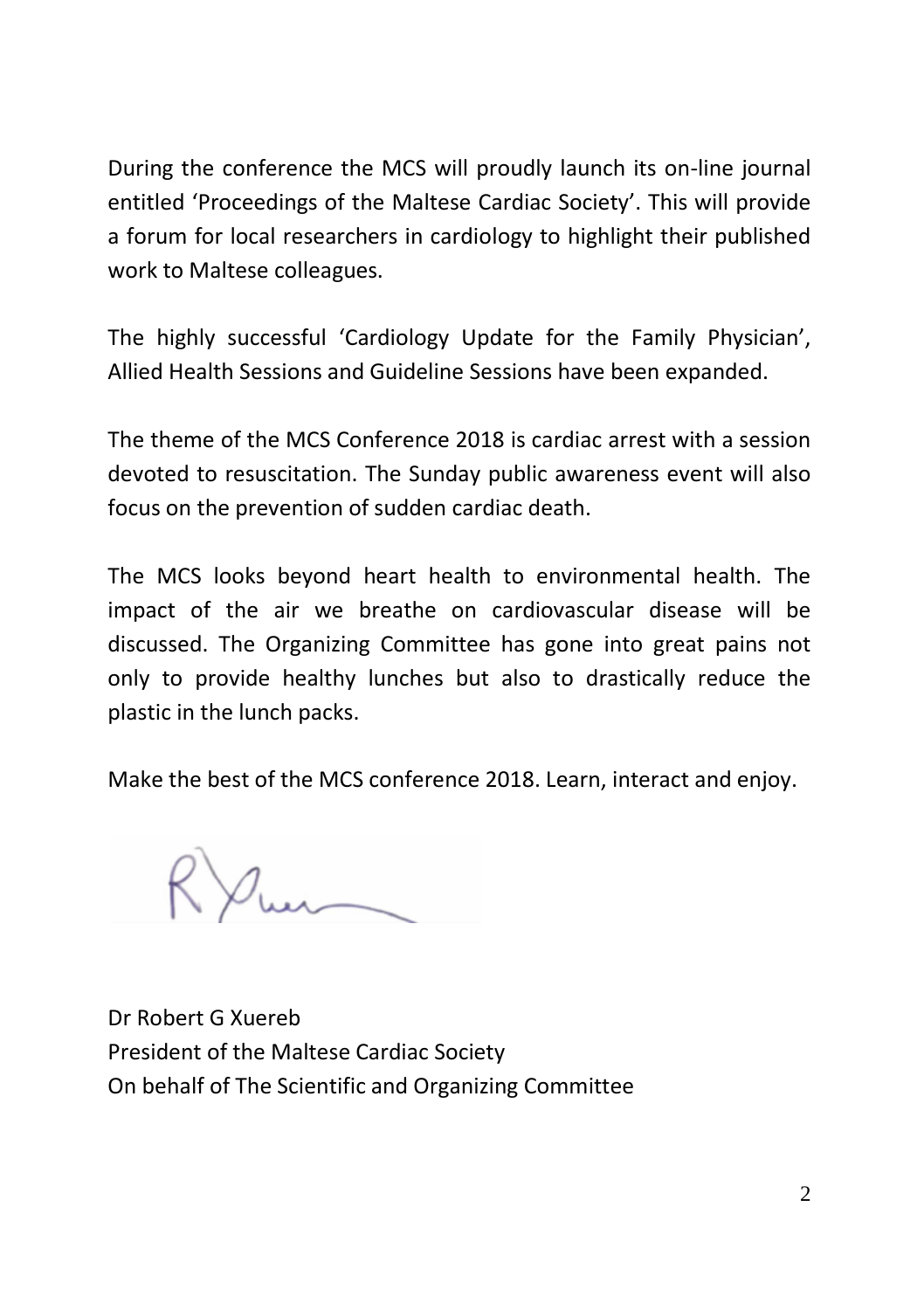#### **Maltese Cardiac Society Board 2018**

| President      | Robert G Xuereb     |
|----------------|---------------------|
| Vice President | Alexander Manche    |
| Hon Secretary  | Terence Tilney      |
| Treasurer      | Caroline Jane Magri |
|                |                     |

#### **Maltese Cardiac Society Conference 2018 Organising Committee**

| President                            | Robert G Xuereb                                                                                                      |
|--------------------------------------|----------------------------------------------------------------------------------------------------------------------|
| <b>Chairman Organising Committee</b> | Alex Borg                                                                                                            |
| Vice chairman Organising Committee   | Andrew Cassar Maempel                                                                                                |
| Programme Committee                  | Alex Borg<br><b>Melanie R Burg</b><br>Sara Xuereb                                                                    |
| Scientific Committee                 | Andrew Cassar Maempel<br><b>Andrew Cassar</b><br>Aaron Casha<br>Caroline Jane Magri<br>Philip Dingli<br>Victor Grech |
| <b>ESC Liaison Officer</b>           | <b>Terence Tilney</b>                                                                                                |
| <b>Director Training Village</b>     | Philip Dingli                                                                                                        |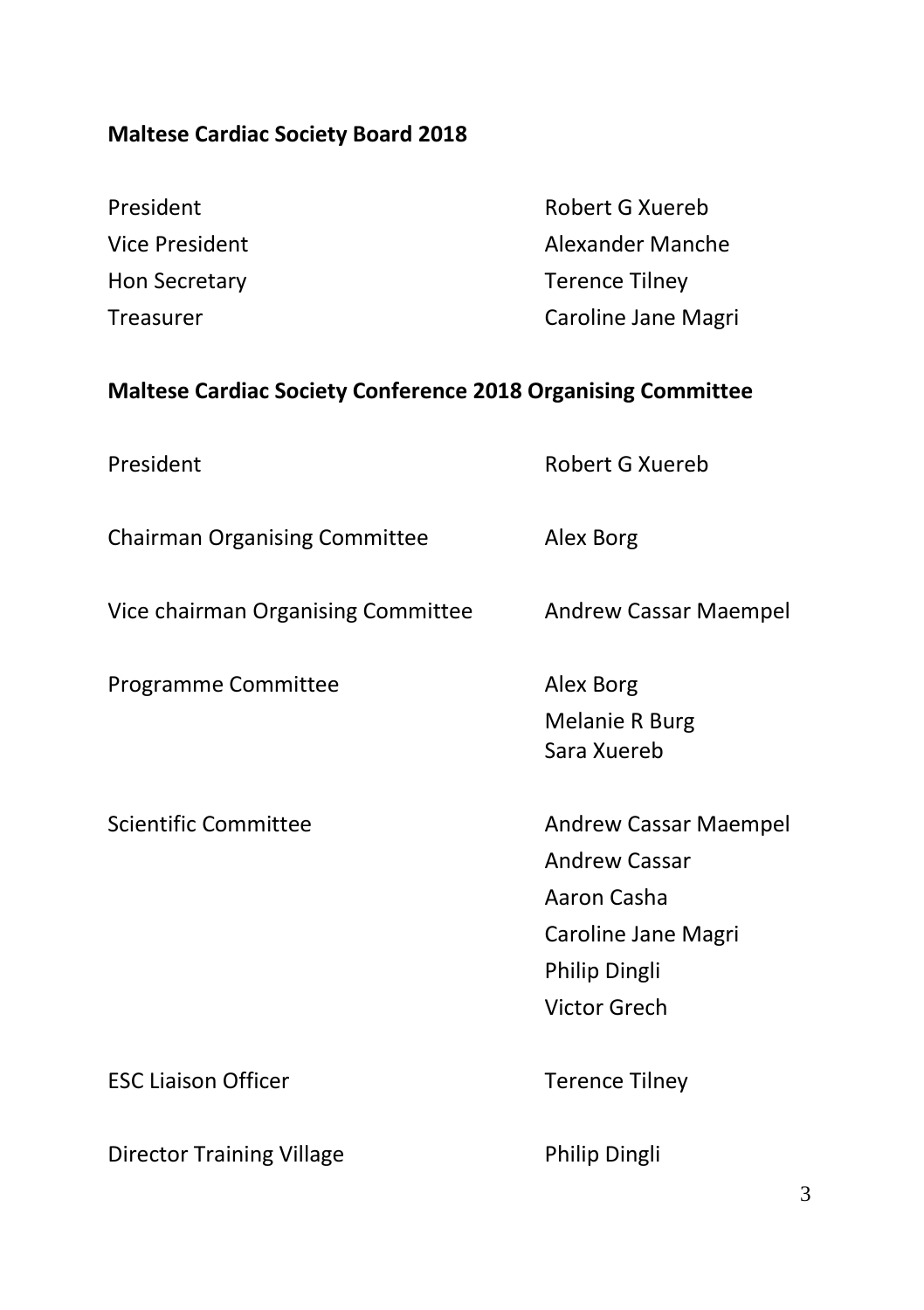| <b>Director GP sessions</b>                   | Philip Sciortino<br>Robert G Xuereb<br>Alex Borg                                                                                      |
|-----------------------------------------------|---------------------------------------------------------------------------------------------------------------------------------------|
| Directors Allied Health Professional sessions | Michelle Cassar<br>Joseph J Galea                                                                                                     |
| Directors Public Open Day sessions            | Robert G Xuereb<br><b>MMSA</b>                                                                                                        |
| Logistics                                     | John Bonello<br>Jeremy Fleri Soler<br>Mark Abela<br><b>William Camilleri</b><br>Joseph J Galea<br><b>Samuel Meilak</b><br>Sara Xuereb |
| Website                                       | Mario Scicluna<br><b>Samuel Meilak</b>                                                                                                |
| Information Technology and Media              | <b>Samuel Meilak</b><br>Mark Caruana                                                                                                  |
| <b>Graphic Design</b>                         | Kevin Bonnici                                                                                                                         |
| Sponsor Liaison Officer                       | <b>Melanie R Burg</b>                                                                                                                 |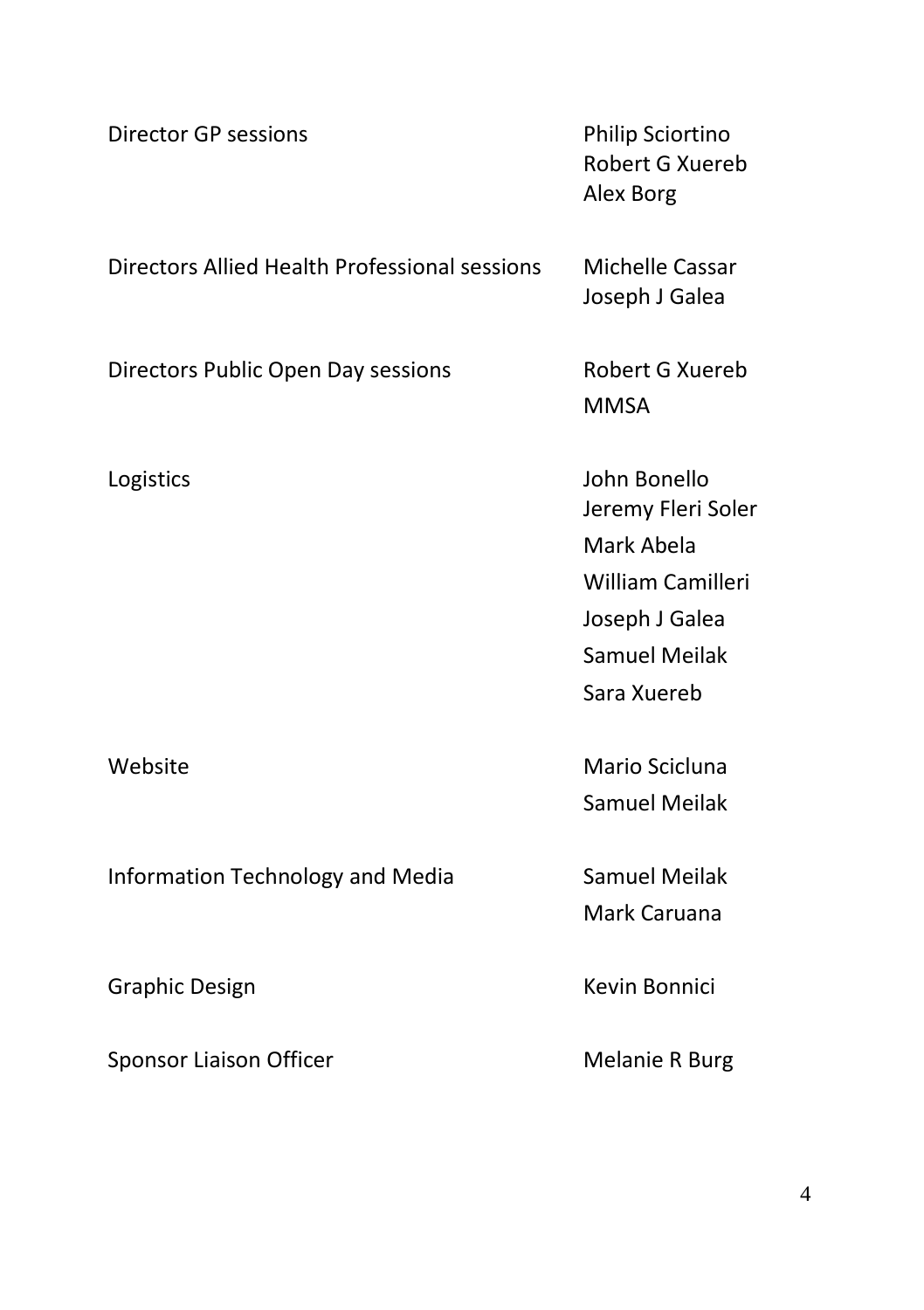Typesetting and Publishing Melanie R Burg

Mark Abela Samuel Meilak Jeremy Fleri Soler Sara Xuereb Kevin Bonnici

Registration services and a services of the service of the service of the service of the service of the service of the service of the service of the service of the service of the service of the service of the service of th

Conference Secretaries **Antoinette Calleja** 

Zvetlana Grech

**Website:** http://www.mcardios.org

#### **External CME points for participation**

| Thursday 18th October | 3 points |
|-----------------------|----------|
| Friday 19th October   | 6 points |
| Saturday 20th October | 6 point  |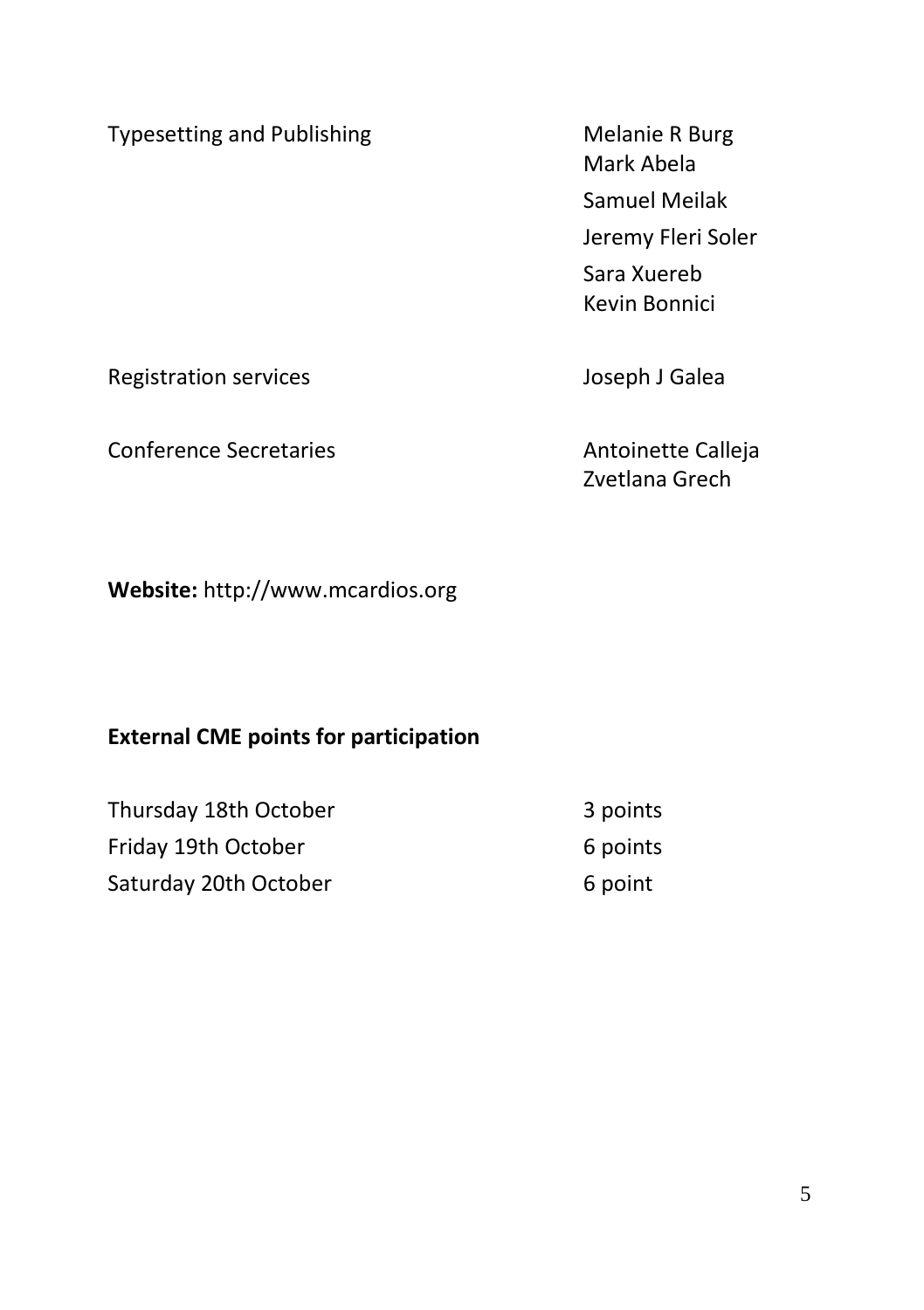#### **Conference Faculty**

Abela Mark Agius Decelis Tony Aquilina Josanne Aquilina Oscar Attard Sheldon Balzan Martin Barbara Christopher Bezzina Wettinger Stephanie Bonello John Bonnici Samuel Borg Alex Borg Charlene Bugeja Jessica Burg Melanie R Busuttil Walter Caruana Dingli Gordon Caruana Janet Caruana Maryanne Casha Aaron Cassar Andrew Cassar Demarco Daniela Cassar Maempel Andrew Cassar Michelle Chetcuti Raymond Deguara Christopher Desira Josette Dingli Philip Esposito Tanya

 Farrugia Emanuel Farrugia Martoine Fava Stephen Felice Herbert Felice Tiziana Fleri Soler Jeremy Gatt Alex Gatt Michelle Gauci Marilyn Grech Reuben Grech Victor Grima Christina Magri Caroline Jane Mallia Maria Manche Alexander Meilak Samuel Mercieca Balbi Matthew Mercieca Bons Ian Mercieca Victor Moore Alice May Muscat Elvio Muscat Baron Yves Pace Eric Piscopo Tonio Pllaha Elton Portanier Mifsud Claude Reichmuth Luise Saliba Kenneth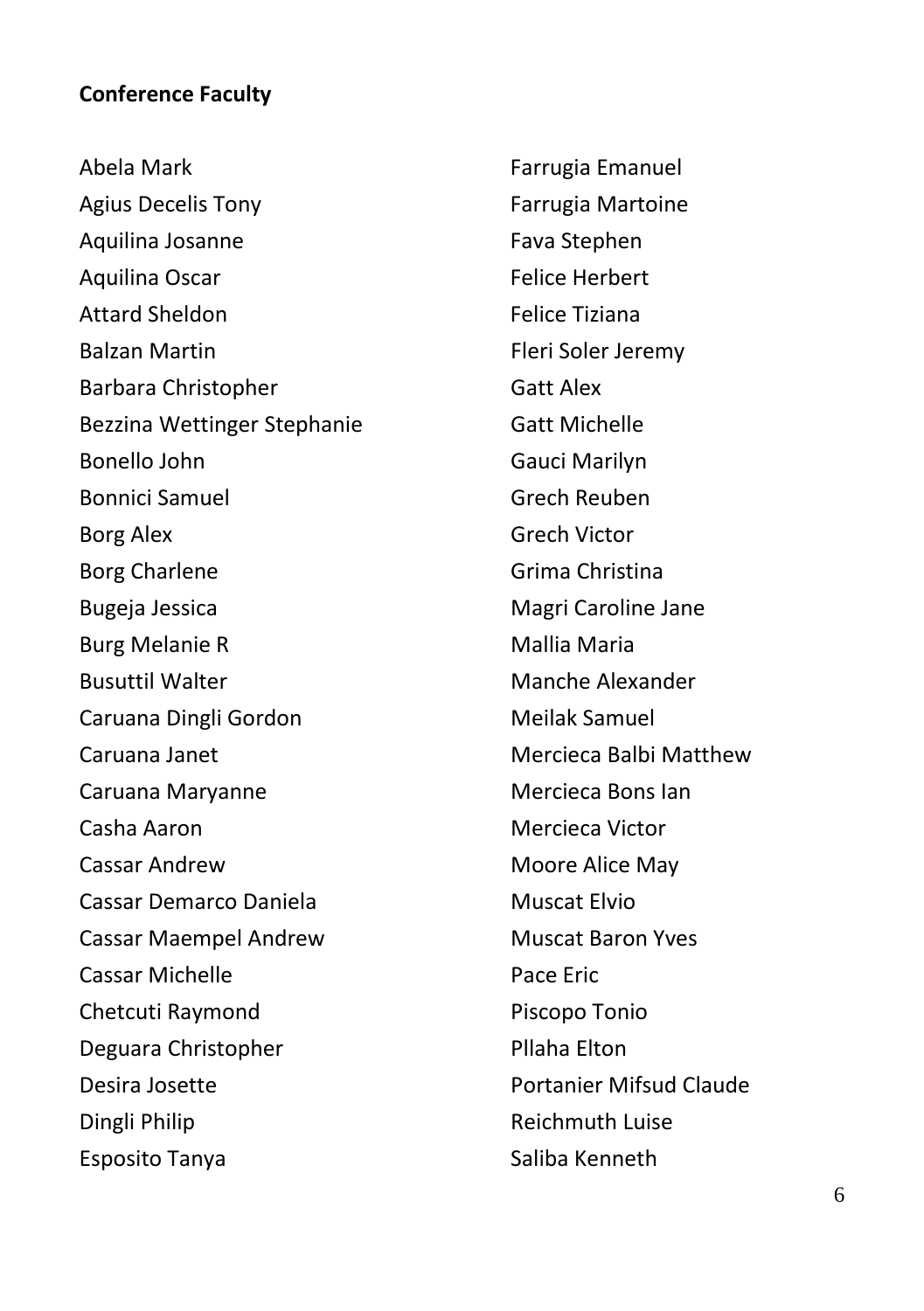Sammut Mark Adrian Sammut Roberta Schembri Wismayer Pierre Sciberras Marique Sciberras Robert Sciortino Philip Sultana Victoria Tilney Myra Vassallo Paula

 Vella Claire Vella Norbert Vella Sandro Wirth Francesca Xuereb Clifford Xuereb Mariosa Xuereb Robert G Zammit Christopher Zarb Adami Joseph

#### **Conference International Faculty**

Badimon Lina *Barcelona, Spain* Brunelli Michele *Magdeburg, Germany* Comin-Colet Josep *Barcelona, Spain* Goy Jean-Jacques *Lausanne, Switzerland* Moutiris Joseph *Nicosia, Cyprus* Shuvy Menashe *Jerusalem, Israel* Troise Giovanni *Brescia, Italy* Volterrani Maurizio *Rome, Italy* Von Hähling Stephan *Göttingen, Germany*

Fairbairn Timothy *Liverpool, United Kingdom* Kalra Paul *Portsmouth, United Kingdom* Motwani Manish *Manchester, United Kingdom* Nierich Arno *Zwolle, The Netherlands* Somerville Jane *London, United Kingdom* Vosloo Susan *Cape Town, South Africa*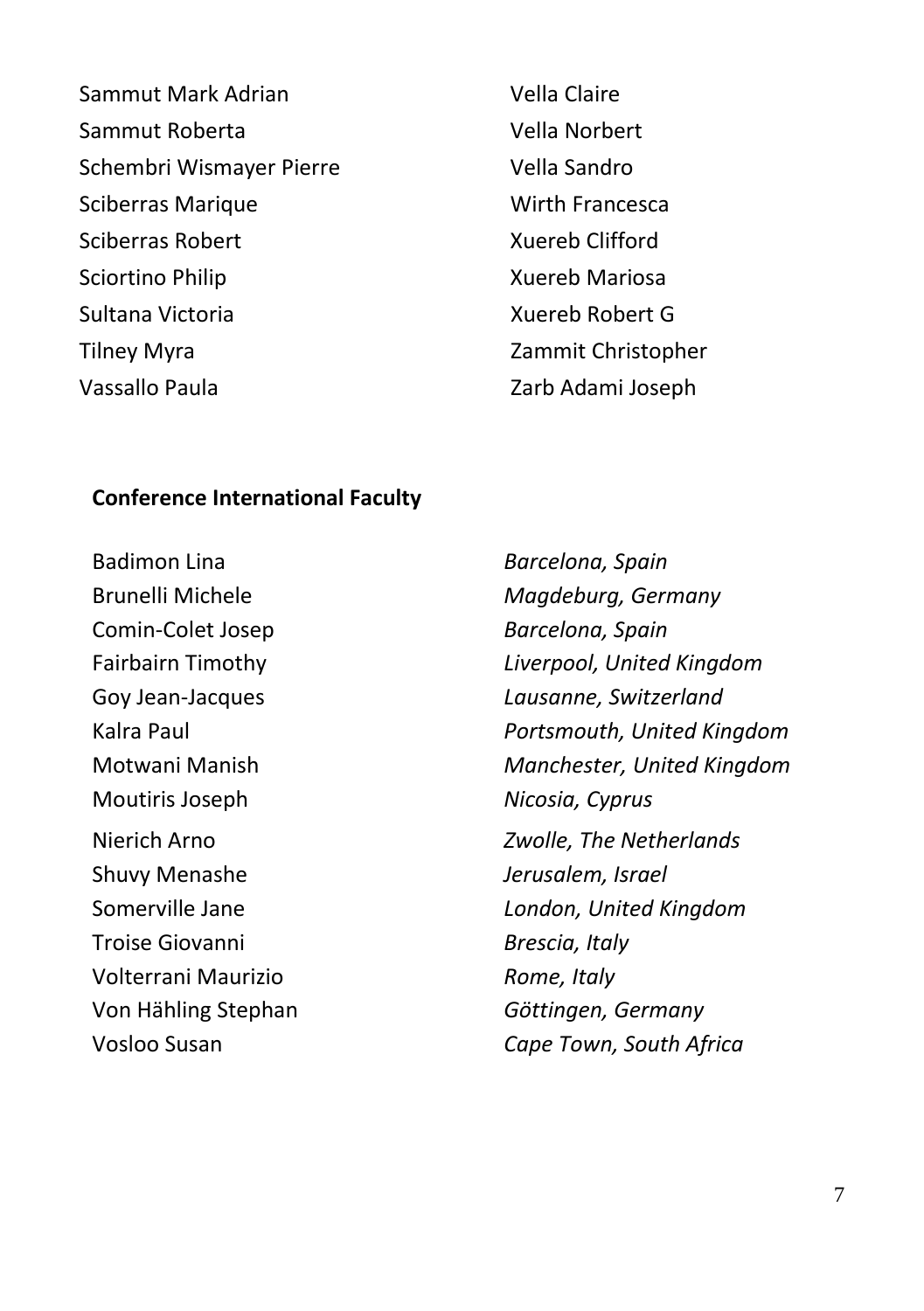#### **Corporate Partners**

AM Mangion Ltd / Menarini Associated Equipment Astrazeneca ATG / Volcano / Terumo Bayer Charles Degiorgio / Abbott / Phadisco / Surveal Drugsales Ltd Goodearth Jamesco / Esaote / Boston Scientific Joseph F. Spiteri & Co. (1927) Ltd **Novartis** Philips / Triomed Prohealth Sanofi Aventis / Genzyme Servier / Galeapharma Suratek / Canon / Toshiba / Sanovue / TLD Technoline Ltd / Cardia Umana Medical Technologies Vivian Corporation / Pfizer VJ Salomone / Pfizer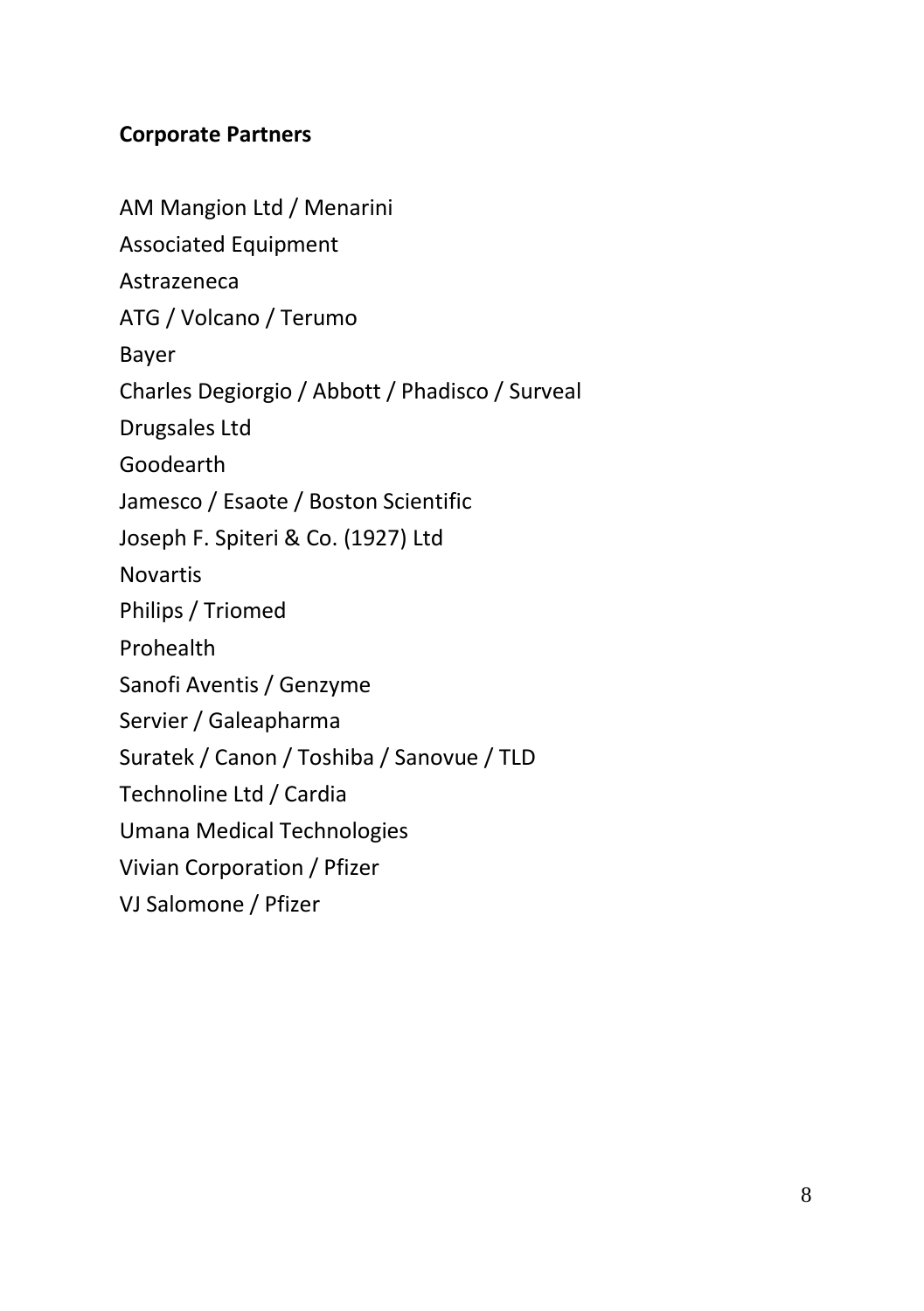#### **Partners**

Beating Hearts Malta Health Promotion & Disease Prevention Directorate Malta College of Family Doctors Malta Medical Students Association Malta Resuscitation Council Mater Dei Hospital Ministry of Health University of Malta Faculty of Health Sciences University of Malta Medical School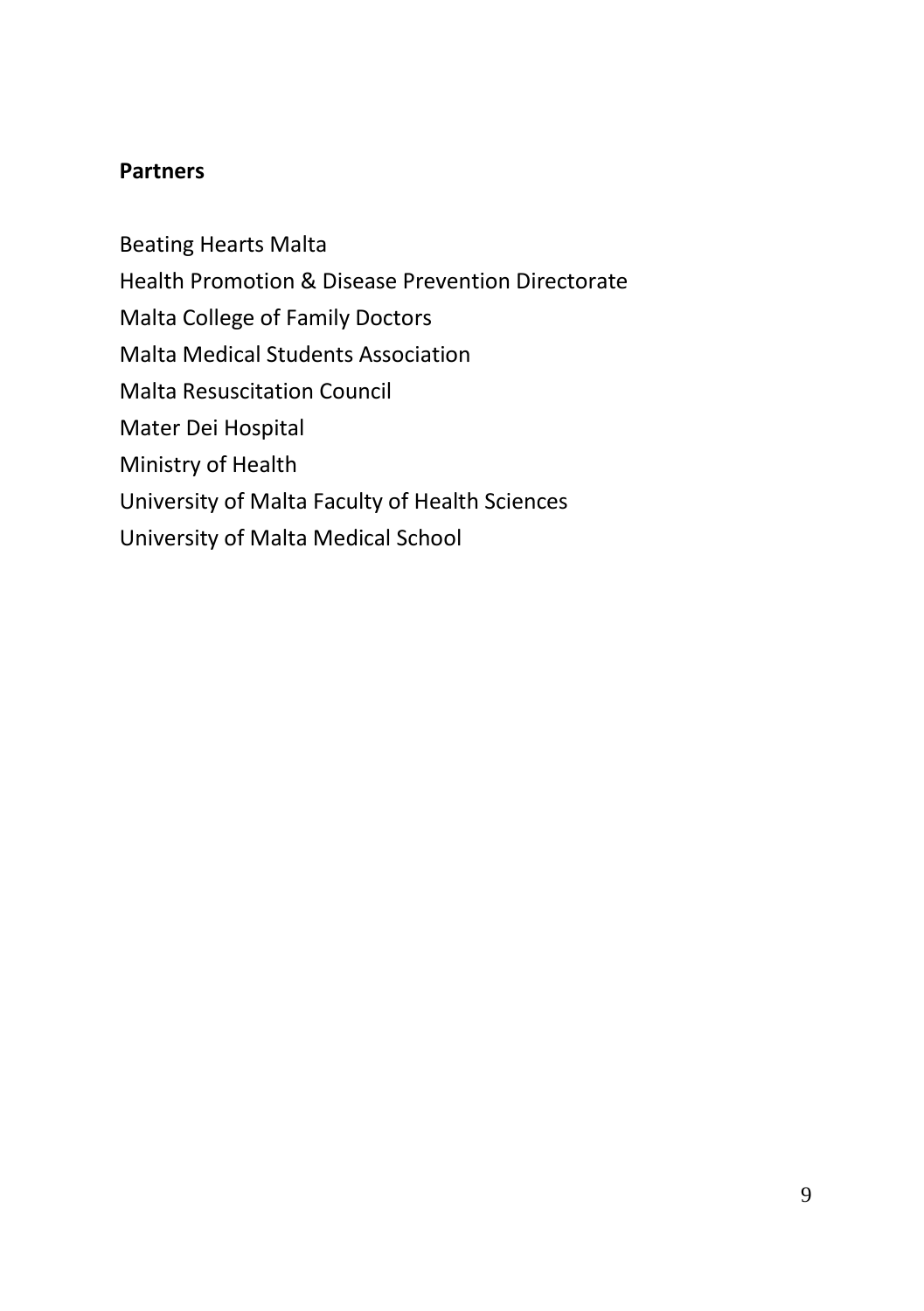#### **DAY 1, 18th October 2018**

#### **Training Village**

#### **Venue: Catheterisation Suite, Mater Dei Hospital**

#### **13:00 Training Village**

Chairpersons: *Robert G Xuereb, Andrew Cassar Maempel, Caroline J Magri, Philip Dingli*

13:00 Philips Volcano Masterclass Workshop in Image-Guided Therapy Devices (iFR, IVUS)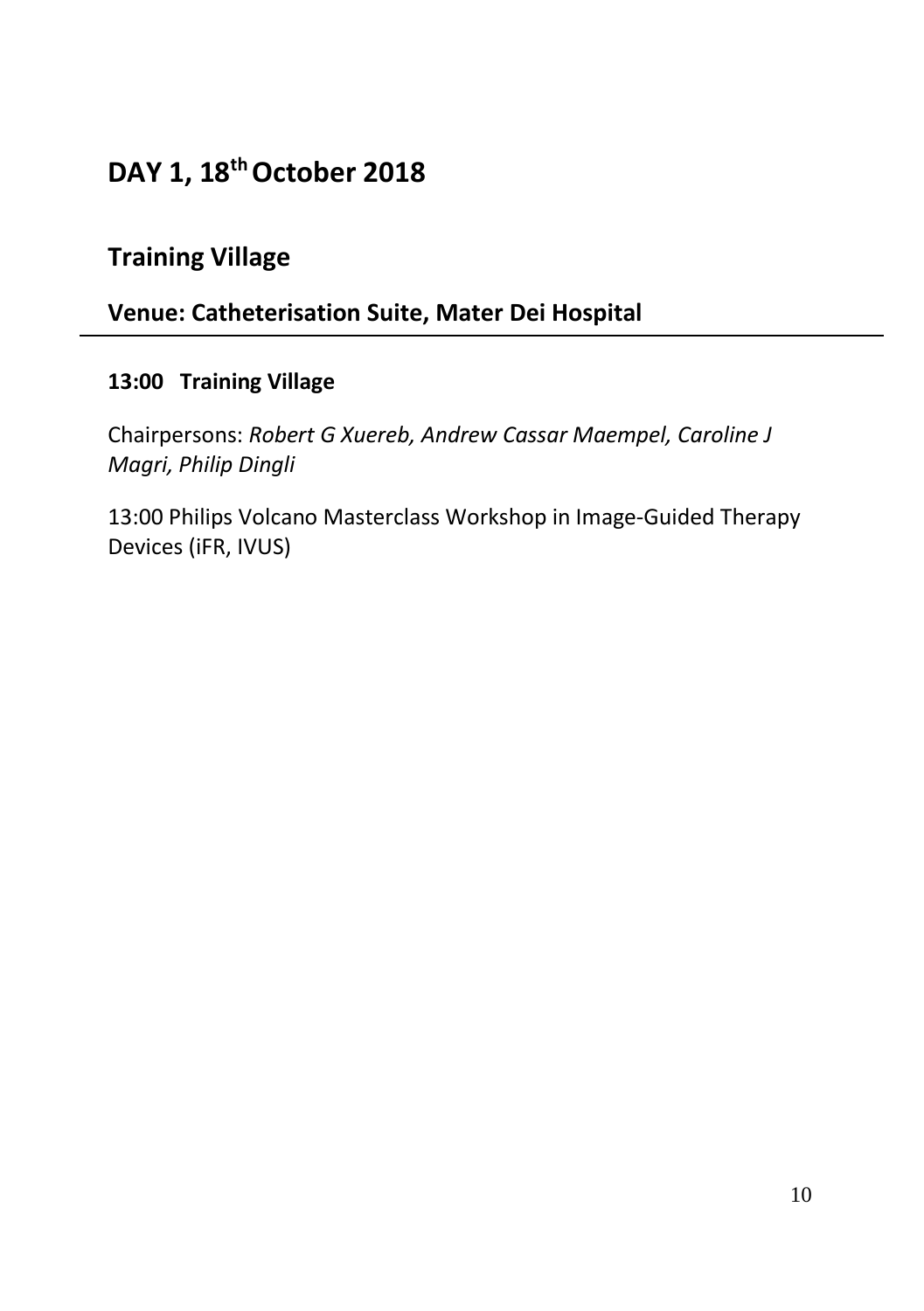#### **DAY 1, 18th October 2018**

#### **Cardiology Update for the Family Physician**

*In collaboration with the Malta College of Family Doctors*

#### **Venue: Xara Lodge, Rabat**

20:00 Presidents' Opening Address

#### **20:10 MAIN SESSION**

Chairpersons: *Philip Sciortino, Robert G Xuereb*

- 20:10 Cardiology in Malta today: Innovations, Innovations, Innovations *Robert G Xuereb*
- 20:25 How to investigate chest pain *Alex Borg*
- 20:40 Management of Hypertension- Key Guideline Updates *Philip Dingli*
- 20:55 The air we breathe: The impact on cardiovascular disease *Jeremy Fleri-Soler*
- 21:10 ECGs to whet your appetite *Melanie R Burg*
- 21:30 Dinner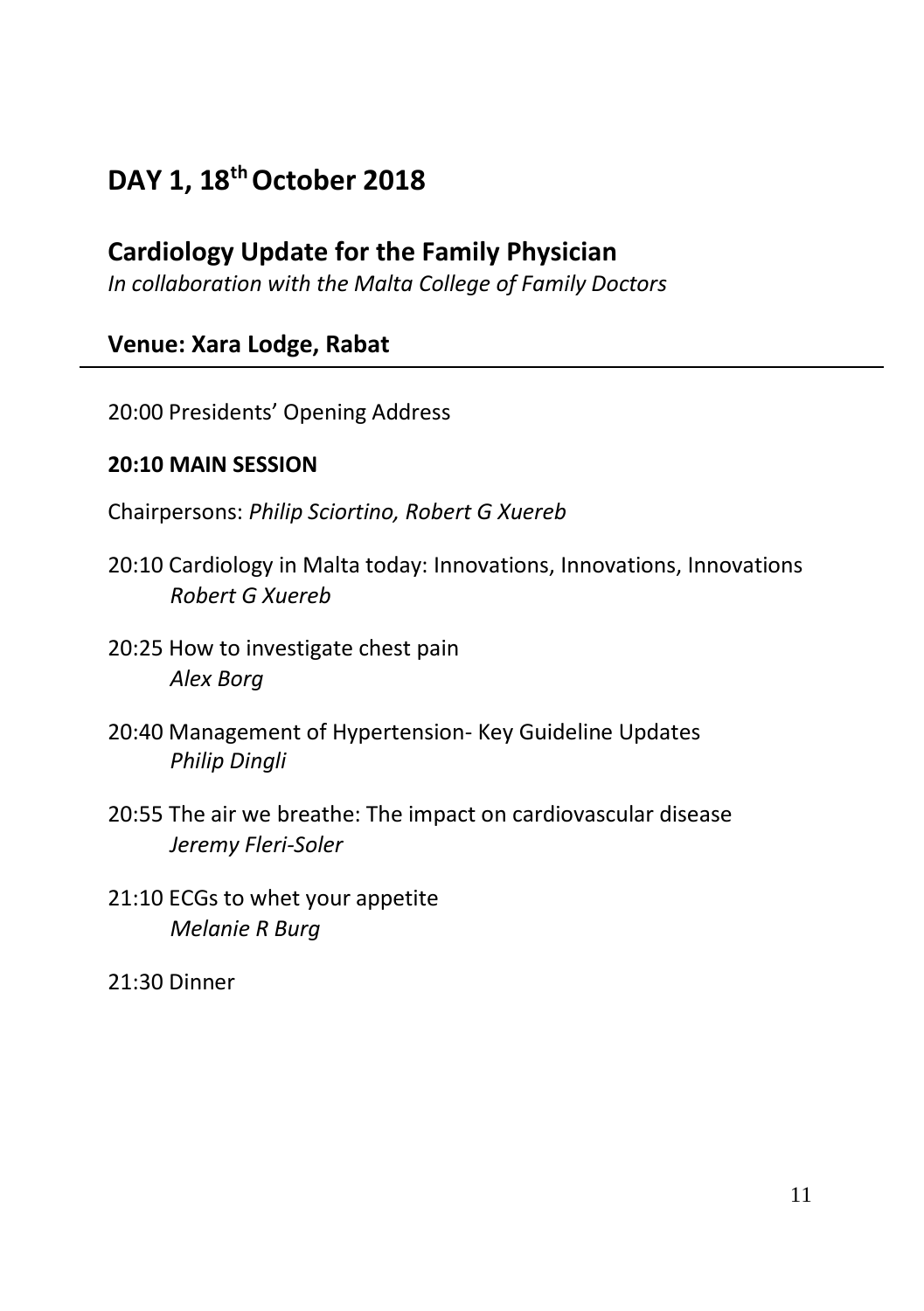#### **DAY 2, 19th October 2018**

#### **Main Conference**

#### **Venue: Central Auditorium, Mater Dei Hospital, Birkirkara, Malta**

07:30 Registration

- 08:30 Opening Address *Robert G Xuereb, President Maltese Cardiac Society*
- 08:40 Health Minister and Deputy Prime Minister Address *Hon Chris Fearne*
- 08:50 Maltese Cardiac Society Award
- 08:55 Secretary Speech *Terence Tilney*

#### **09:00 SESSION 1: Frontiers in Cardiac Intervention**

Chairpersons: *Stephen Von Haeling, Robert G Xuereb, Alex Borg, Andrew Cassar Maempel*

- 09:00 Mitraclip in acute patients *Menashe Shuvy (Jerusalem, Israel)*
- 09:20 Left Atrial Appendage Closure: What's new? *Jean-Jacques Goy (Lausanne, Switzerland)*
- 09:40 New frontiers in percutaneous valvular interventions *Andrew Cassar*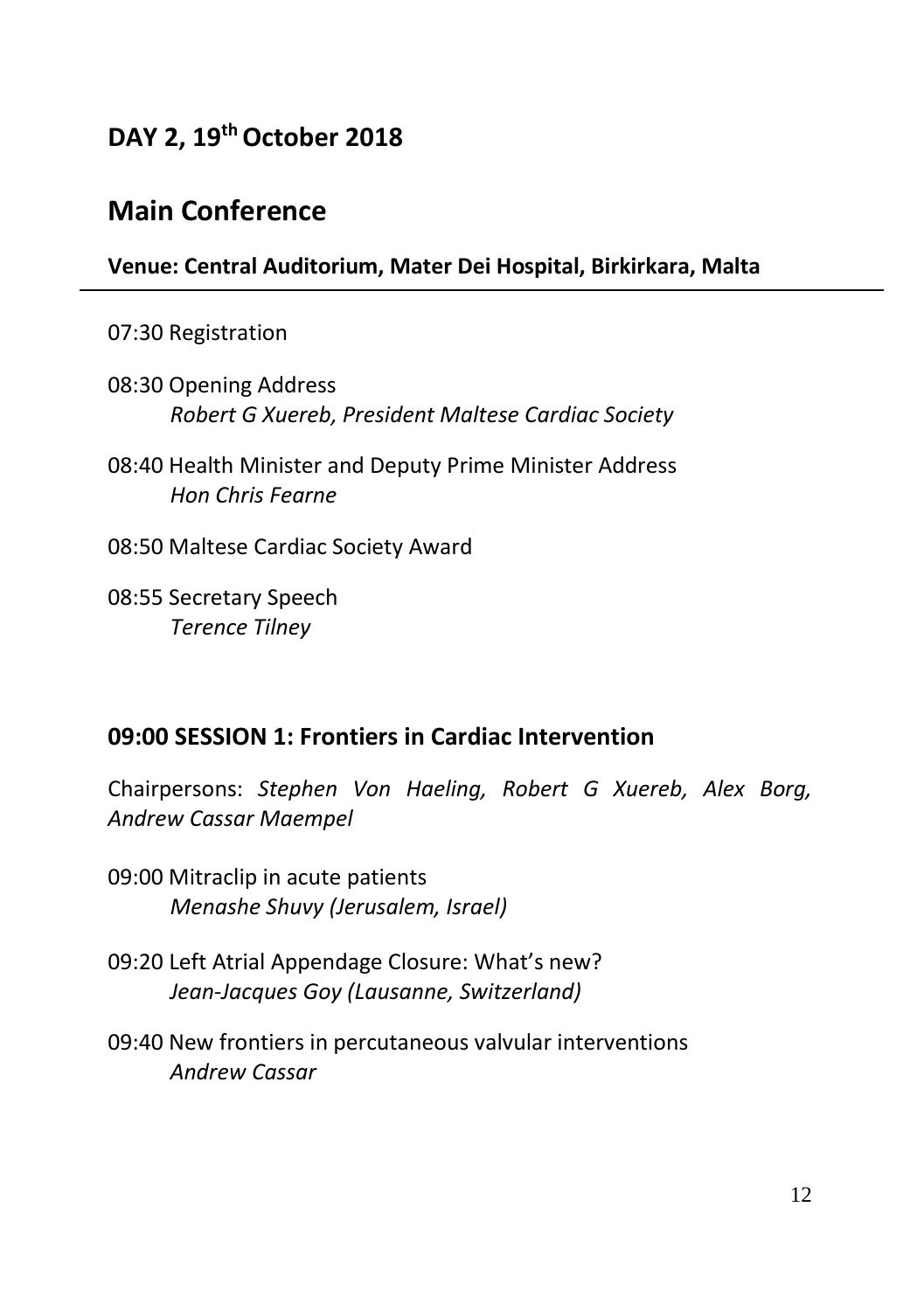#### **10:00 SESSION 2: Gems in Heart Failure**

Chairpersons: *Herbert Felice, Oscar Aquilina, Stephen Fava, Tiziana Felice*

- 10:00 Wasting in heart failure: From cachexia to sarcopenia *Stephan von Haeling (Göttingen, Germany)*
- 10:20 Optimizing Heart Failure care before hospital discharge *Josep Comin-Colet (Barcelona, Spain)*

#### **10:45 Coffee Break, Exhibition & Poster Abstract Session (Appendix 1)**

#### **11:05 SESSION 3: Highlights in Neurocardiology**

Chairpersons: *Norbert Vella, Rueben Grech, Andrew Cassar, Elton Pllaha*

- 11:05 AF after stroke: how hard should we look? *Mark Adrian Sammut*
- 11:20 Novel oral anticoagulation in non-valvular AF: Pearls and pitfalls *Alex Gatt*
- 11:35 Should we close PFOs in cryptogenic stroke? *Josanne Aquilina*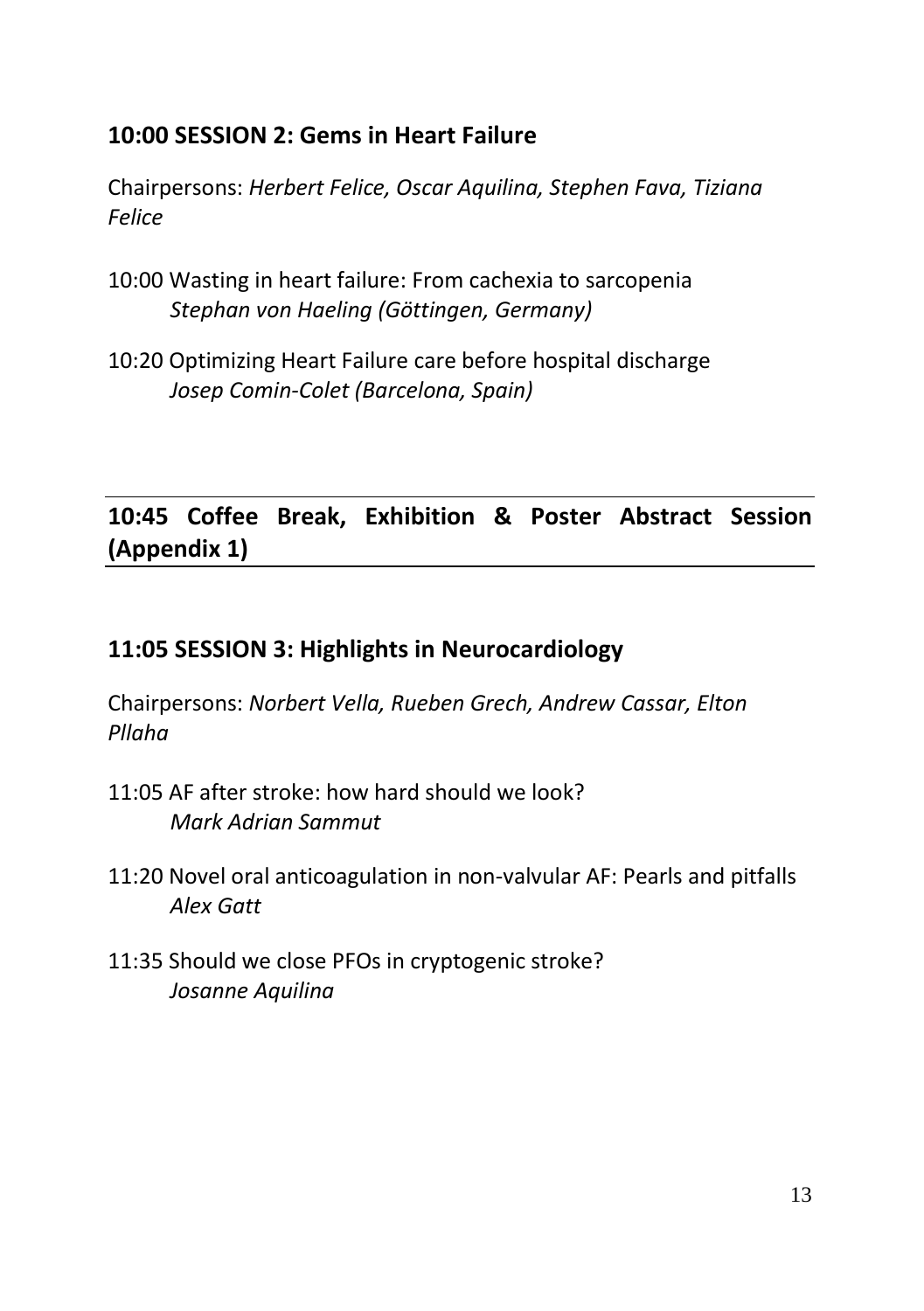#### **12:00 SESSION 4: Oral Abstract Session (1)**

Chairpersons: *Aaron Casha, Maryanne Caruana, Victor Grech*

- 12:00 OP1 Prescribing proton pump inhibitors in patients with acute coronary syndrome on dual antiplatelet therapy- a quality improvement project *Julia Tua, Julian Delicata, Maria Farrugia, Maryanne Caruana*
- 12:10 OP2 On or off target? An audit of time in therapeutic range in a cohort of outpatients established on warfarin therapy for atrial fibrillation *Darren Borg, Dillon Mintoff, Jeremy Fleri-Soler, Tiziana Felice, Alex Gatt, Maryanne Caruana*
- 12:20 OP3 Pharmacogenetic testing as a tool in precision medicine for statin therapy *Judith Cerda Inesta, Francesca Wirth, Graziella Zahra, Robert G Xuereb, Christopher Barbara, Anthony Serracino-Inglott*
- 12:30 OP4 Long-term survival of Maltese patients with repaired secundum atrial septal defects *John Bonello, Maria Farrugia, Sophie Degiorgio, Kyle Cilia, Maryanne Caruana*
- 12:40 OP5 BEAT-IT Project: Screening for causes of sudden cardiac death in Maltese adolescents *Mark Abela, William Camilleri, Jeremy Fleri-Soler, Sara Xuereb, Estelle Abela, Adrian Callus, John Bonello, Maria Farrugia, Lisa Buttigieg, Tiziana Felice, Melanie R Burg, Mark Adrian Sammut, Robert G Xuereb, Michael Papadakis*
- 12:50 OP6 Outcomes of percutaneous left atrial appendage occlusion (LAAO) at Mater Dei Hospital, Malta *Sara Xuereb, Rachel Xuereb, Elton Pllaha, Robert G Xuereb*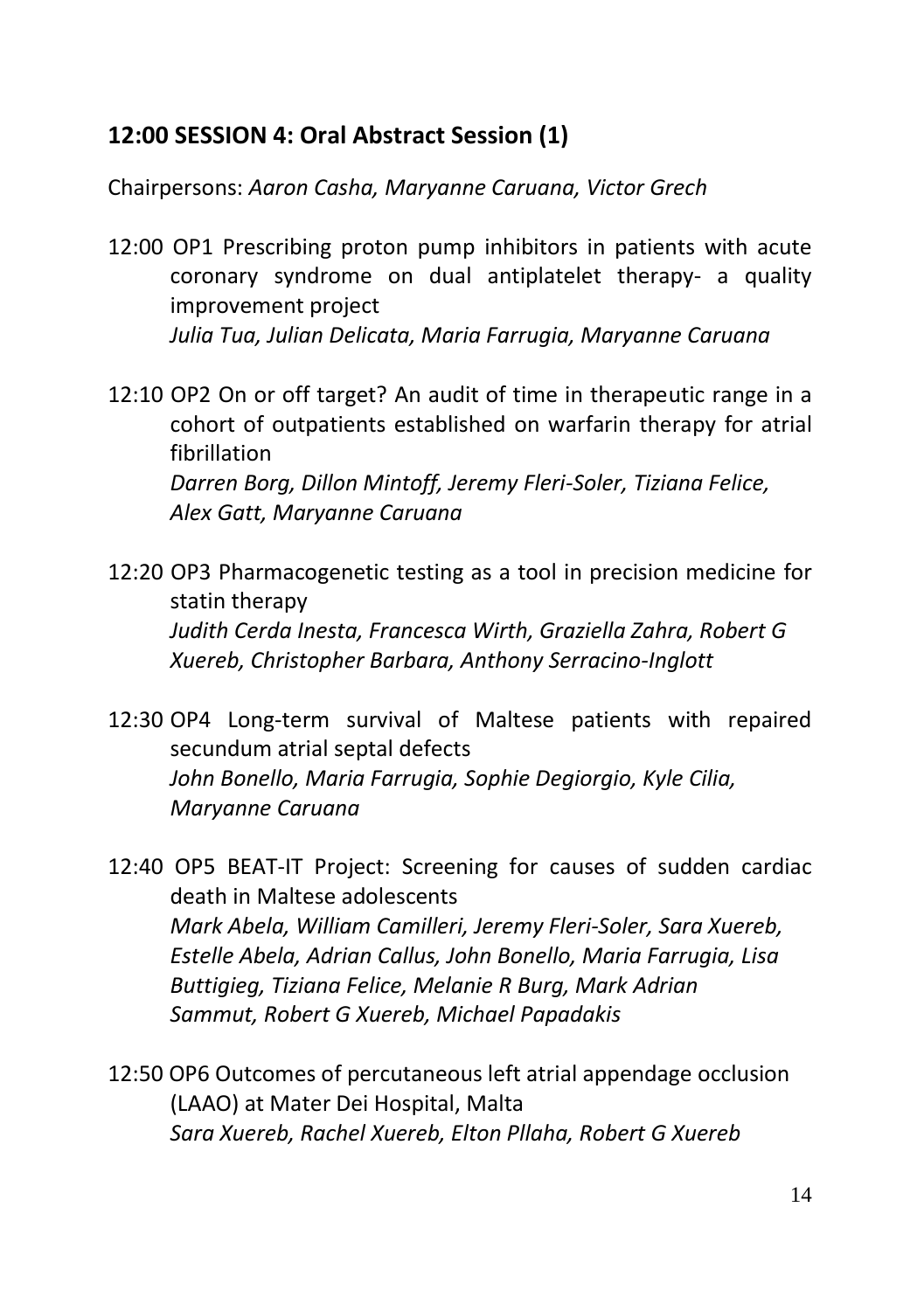#### **13:00 Lunch Break, Exhibition, Poster Abstract Session & Moderated Poster Abstract Session**

Moderators: *Andrew Cassar Maempel, Caroline J Magri, Philip Dingli*

- MP1 Cardiac rehabilitation adherence: Can we help?  *Yana Dimech, Mark Abela, Robert G Xuereb*
- MP2 KCCQ12- a new approach at Heart Failure Clinic  *Lisa Buttigieg, Sheldon Attard, Janet Caruana, Alice M Moore, Mark Abela, Robert G Xuereb*
- MP3 Analysis of ICD therapies in patients with Hypertrophic Cardiomyopathy *Lisa Buttigieg, Melanie R Burg, Tiziana Felice*
- MP4 A quality assessment in the Maltese population with Brugada syndrome *Melanie R Burg, Maria Farrugia, Christina Borg*
- MP5 Auditing the follow up of patients with non-AF SVT post ablation *Tiziana Parnis, Melanie R Burg, Mark Adrian Sammut*
- MP6 CRT- a local audit *Samuel Meilak, Elena Farrugia, Pierre Pace, Mark Adrian Sammut*
- MP7 Local CIED infection rates: A re-audit *William Camilleri, Darryl Portelli, Eliezer Zahra, Melanie R Burg, Janice Azzopardi, Oscar Aquilina, Mark Adrian Sammut*
- MP8 A retrospective analysis of ICD therapies in Malta *Lisa Buttigieg, Melanie R Burg, Samuel Bonnici, Samuel Meilak, Mark Adrian Sammut, Oscar Aquilina*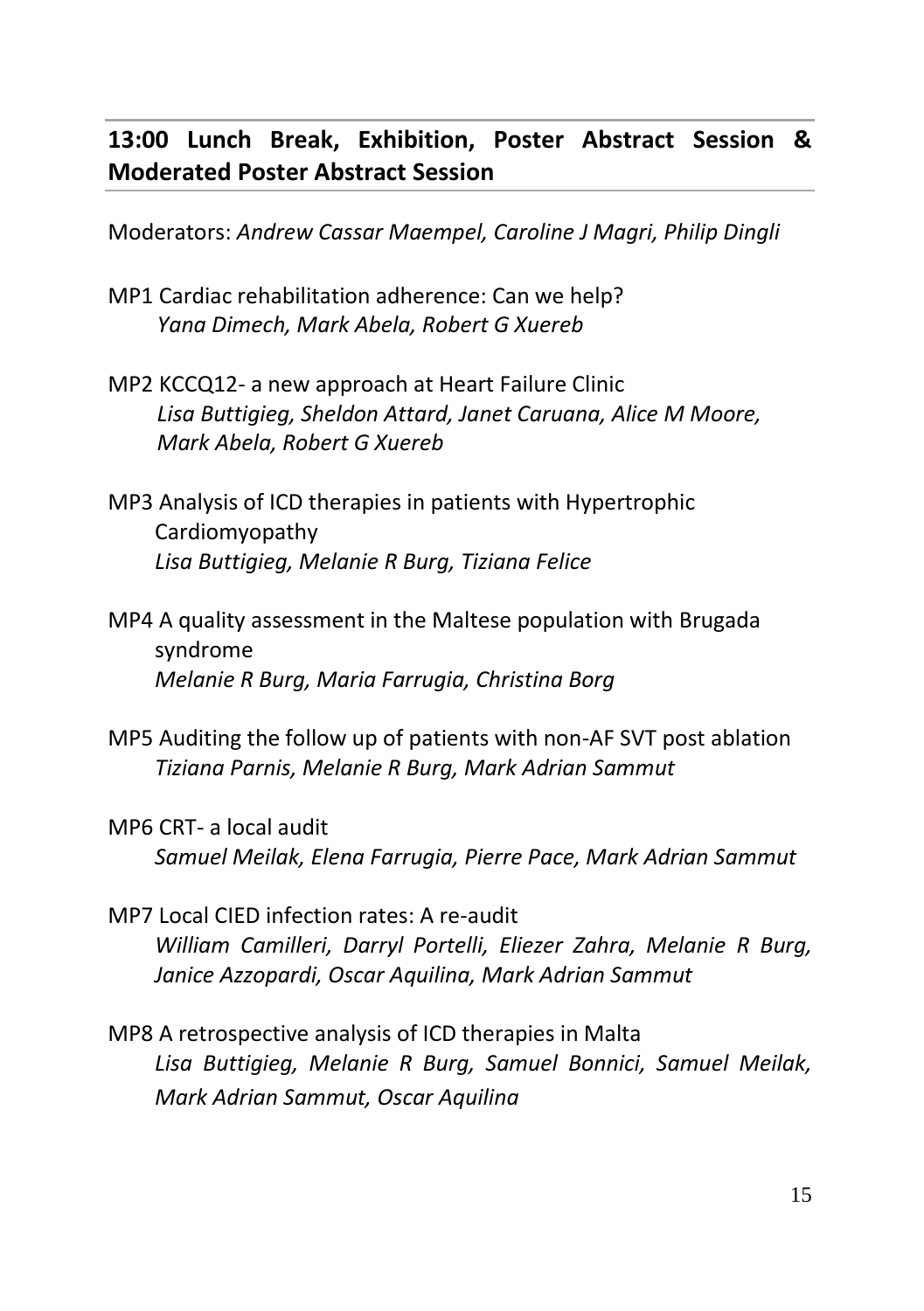#### **14:00 SESSION 5: The Latest in Coronary Hemodynamics**

Chairpersons: *Joseph Zarb Adami, Alex Borg, Kenneth Saliba, Luise Reichmuth*

- 14:00 Doing it with MRI *Manish Motwani (Manchester, United Kingdom)*
- 14:20 Doing it with CT *Timothy Fairbairn (Liverpool, United Kingdom)*
- 14:40 Imaging atherosclerosis in cardiovascular procedures *Arno Nierich (Zwolle, The Netherlands)*

#### **15:00 SESSION 6: The Electricians' Corner**

Chairpersons: *Robert G Xuereb*, *Mark Adrian Sammut, Christopher Barbara, Melanie R Burg*

- 15:00 Catheter ablation of VT in ischaemic cardiomyopathy: Why, when and how? *Michele Brunelli (Magdeburg, Germany)*
- 15:20 Life after (sudden cardiac) death *Tiziana Felice*
- 15:35 Celebrating 60 years of pacing *Oscar Aquilina*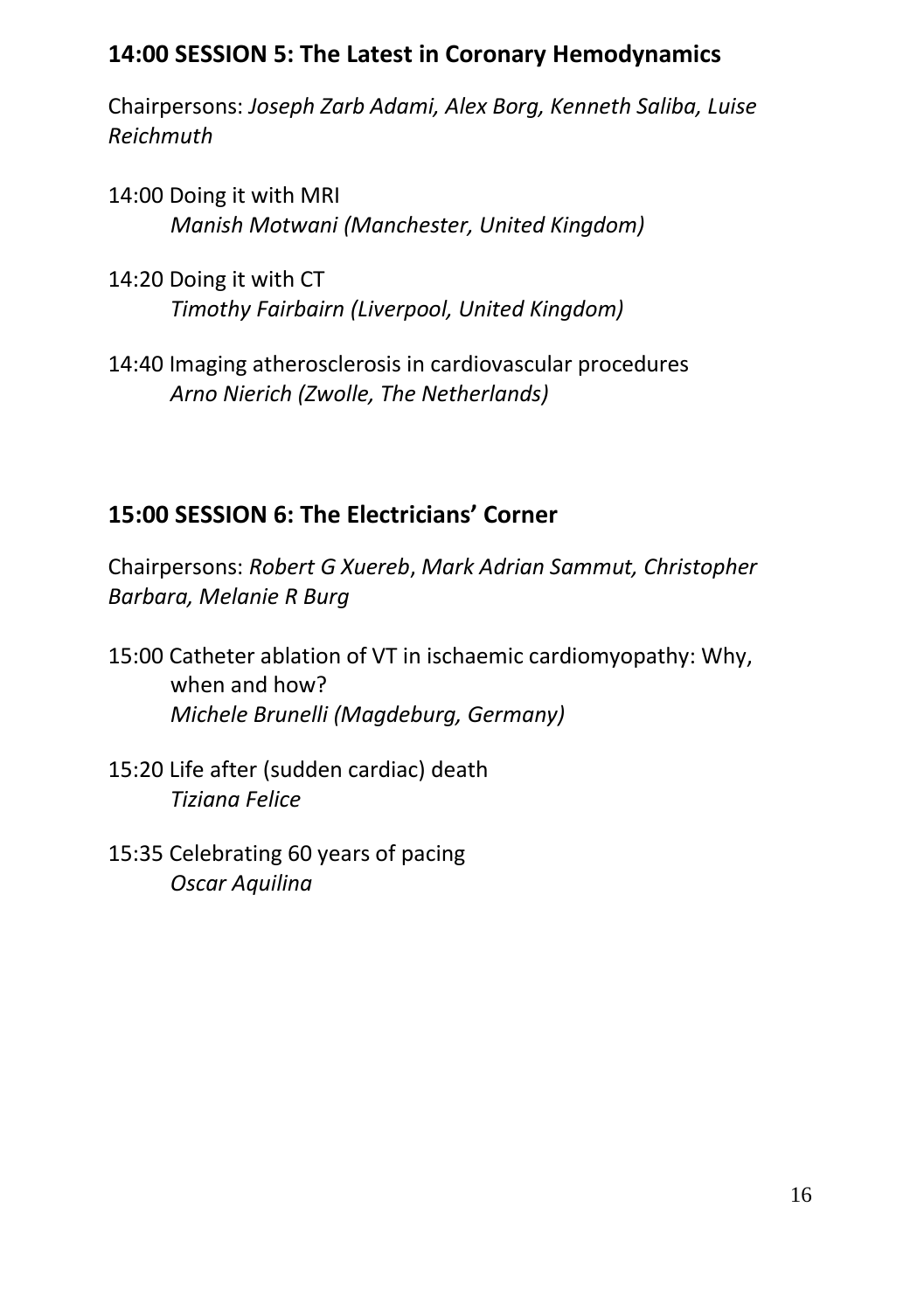#### **15:00 Session 7: Allied Health Session (1) Location: Lecture Rooms 4 & 5 (First Floor)**

Chairpersons: *Michelle Cassar, Roberta Sammut, Samuel Bonnici, Raymond Chetcuti*

- 15:00 Optimization of beam quality for coronary angiography procedures in interventional paediatric cardiology *Eric Pace*
- 15:15 The use of cardiopulmonary exercise testing (CPET) in cardiac rehabilitation *Clifford Xuereb, Josette Desira, Marilyn Gauci*
- 15:30 Living with a CRT-D device: The journey of Maltese Individuals *Jessica Bugeja*
- 15:45 The efficiency and effectiveness of readmission risk prediction among Maltese patients with congestive heart failure *Michelle Gatt*

#### **16:00 SESSION 8: Get up to date with the latest guidelines!**

Chairpersons: *Tonio Piscopo, Maria Mallia, David J Camilleri, Emanuel Farrugia, Caroline J Magri, Francesca Wirth*

16:00 Hypertension *Philip Dingli*

- 16:12 NOACs in AF *Jeremy Fleri-Soler*
- 16:24 DAPT in ACS *John Bonello*
- 16:36 Syncope *Samuel Meilak*
- **17:00 Closing Remarks** *Robert G Xuereb, President Maltese Cardiac Society*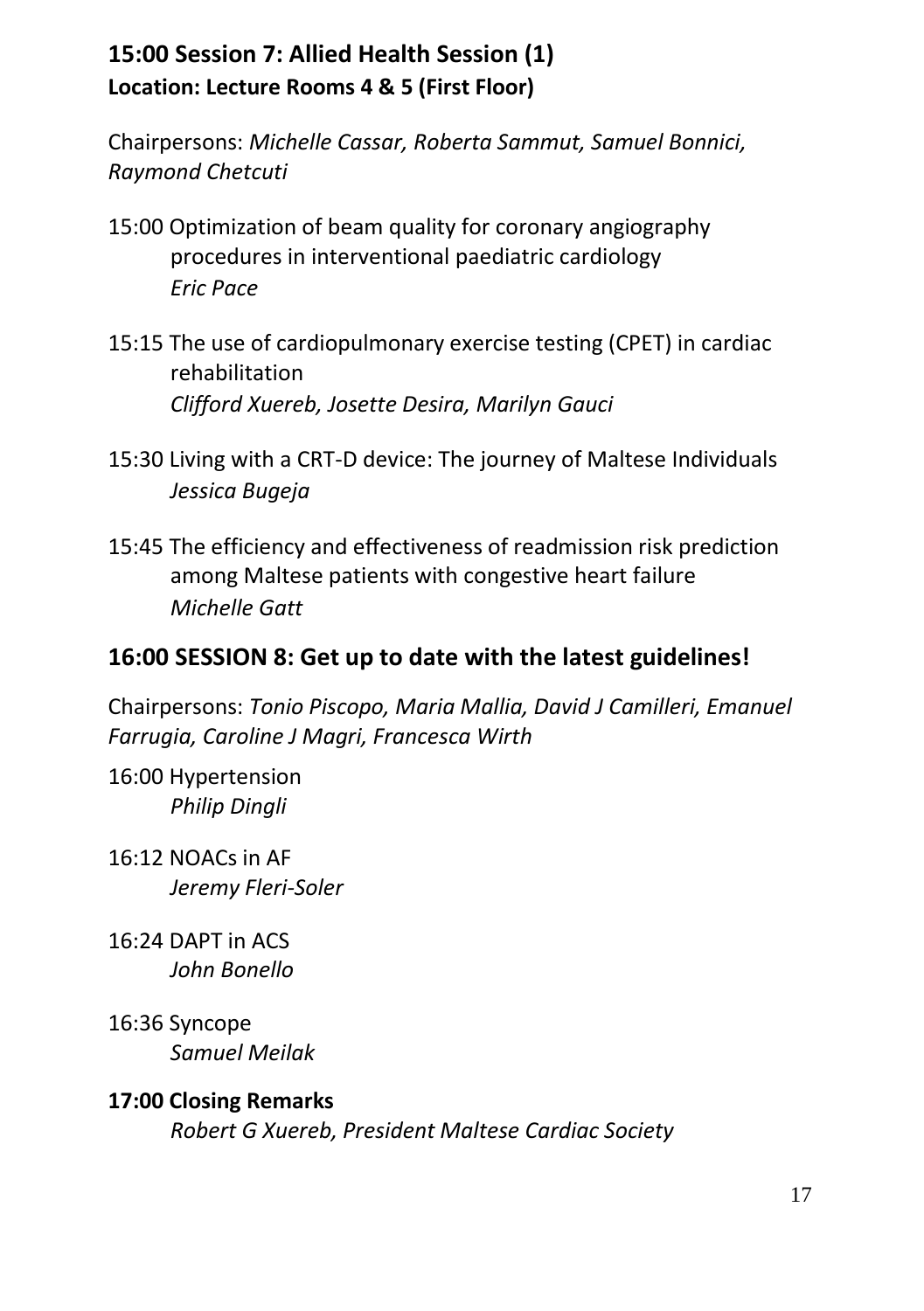#### **DAY 3, 20th October 2018**

#### **Main Conference**

**Venue: Central Auditorium, Mater Dei Hospital, Birkirkara, Malta**

07:15 Registration

#### **08:15 SESSION 9 - Breakfast Session: Heart failure dialogues over breakfast**

*Supported by Novartis*

Chairpersons: *Mariosa Xuereb, Robert Sciberras, Marique Sciberras, Alice May Moore*

- 08:15 Iron deficiency in heart failure: Risk marker or therapeutic option *Paul Kalra (Portsmouth, United Kingdom)*
- 08:35 From Sacubitril/Valsartan trials to daily use: Time to switch in HFrEF therapy *Maurizio Volterrani (Rome, Italy)*
- 09:00 Chairman Organising Committee Address *Alex Borg*

#### **09:10 SESSION 10: Prevention of Cardiovascular Disease**

Chairpersons: *Robert G Xuereb, Myra Tilney, Paula Vassallo, Sandro Vella, Christopher Zammit*

- 09:10 Secondary prevention of coronary artery disease in Cyprus *Joseph Moutiris (Nicosia, Cyprus)*
- 09:30 Dyslipidemia and Cardiovascular Disease *Lina Badimon (Barcelona, Spain)*
- 09:50 Grand round highlight: Smoking cessation, tips for cardiologists *Claire Vella*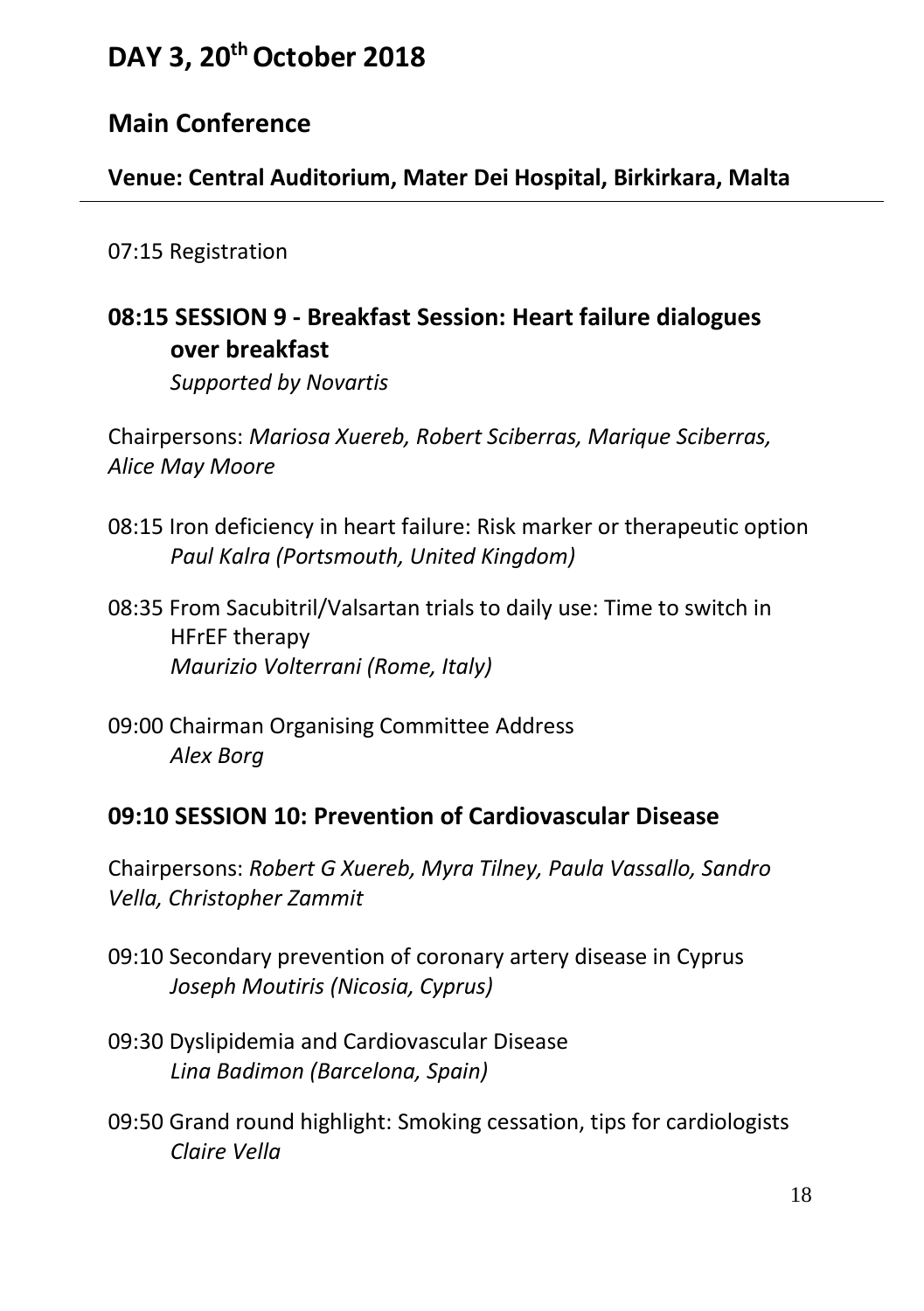#### **10:05 SESSION 11: Advances in Valve Disease Surgery**

Chairpersons: *Jane Somerville, Walter Busuttil, Gordon Caruana Dingli, Daniela Cassar Demarco*

- 10:05 Experience of aortic valve replacement with a "sutureless" prosthesis *Giovanni Troise {Brescia, Italy)*
- 10:25 Advances in surgery of congenital and acquired valve disease *Susan Vosloo (Cape Town, South Africa)*
- 10:45 The optimal treatment of aortic stenosis in the intermediate risk patient: the next challenge *Alexander Manche*

#### **11:00 Coffee Break, Exhibition & Poster Abstract Session (Appendix 1)**

**11:20 The Beating Hearts Malta Initiative** *Ian Mercieca Bons Chairpersons: Victor Grech, Robert G Xuereb*

#### **11:30 SESSION 12: Heart Disease, from conception to adulthood**

Chairpersons: *Susan Vosloo, Yves Muscat Baron, Victor Grech, Maryanne Caruana*

- 11:30 Congenital heart disease 2018 EVERYTHING solved? *Jane Somerville (London, United Kingdom)*
- 12:00 Aortopathies: Marfan syndrome and beyond *Maryanne Caruana*
- 12:15 Foetal Echocardiography *Victor Mercieca*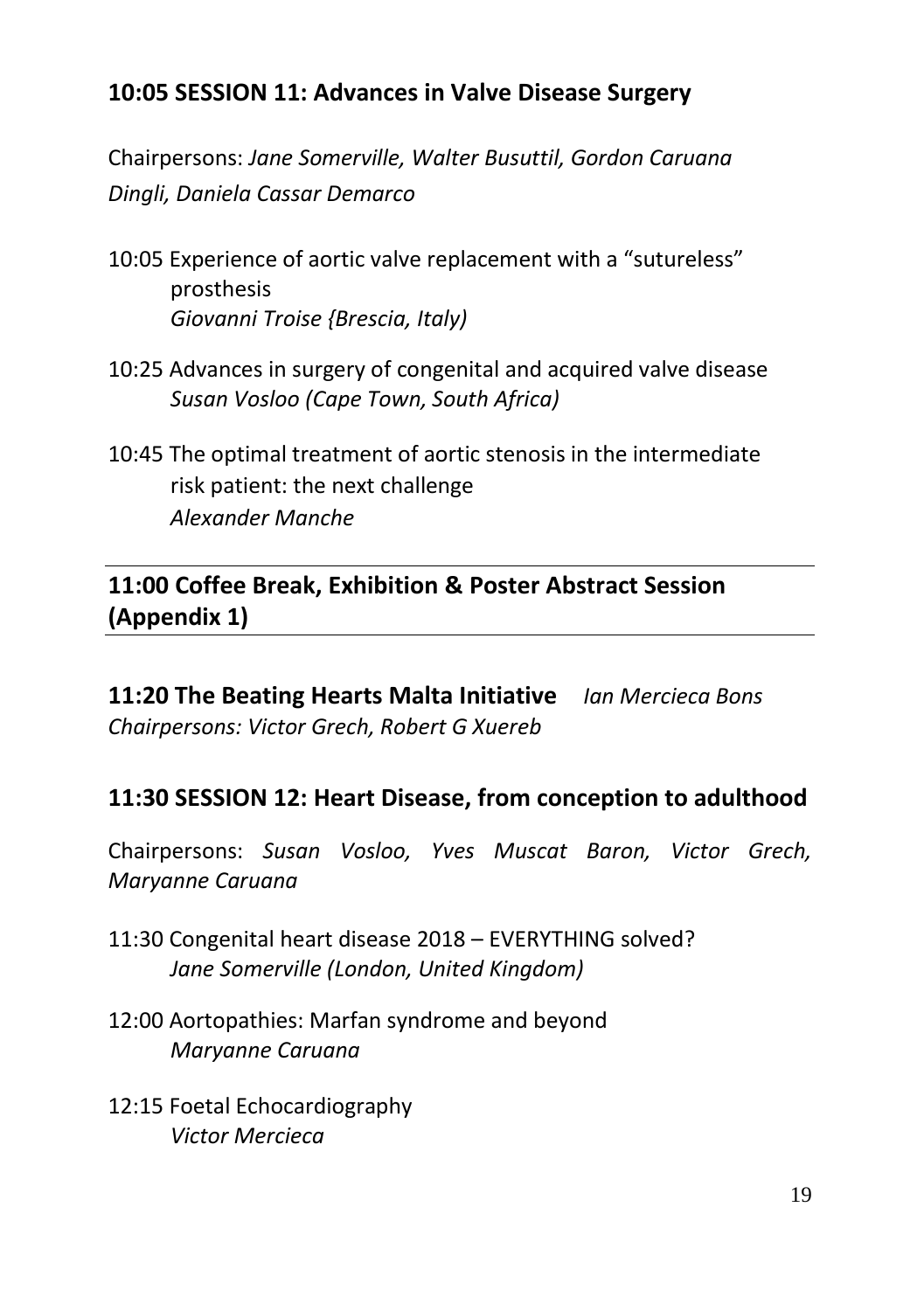#### **12:30 SESSION 13: Oral Abstract Session (2)**

Chairpersons: *Aaron Casha, Maryanne Caruana, Victor Grech*

- 12:30 OP7 Progress report: Familial hypercholesterolaemia in Malta *Myra Tilney*
- 12:40 OP8 Cardiac rehabilitation for heart failure patients A service long overdue *Lisa Buttigieg, Mark Abela, Joanne Vella, Jeanine Micallef, Raissa Abela, Marilyn Gauci, Josette Desira, Sheldon Attard, Janet Caruana, Alice May Moore, Robert G Xuereb*
- 12:50 OP9 Effects of mineralocorticoid receptor antagonists (MRA) in heart failure patients after up to 12 months of follow-up *Lisa Buttigieg, Julian Delicata, Alice May Moore, Robert G Xuereb*
- 13:00 OP10 Door-to-electrocardiogram time for patients presenting with atraumatic chest pain to the emergency department *Alexander P Grima*
- 13:10 OP11 Investigating the time taken for an electrocardiogram to be performed in the emergency department at Mater Dei Hospital *Luana Formosa, Alexander P Grima, Anna Spiteri*
- 13:20 OP12 A novel study of the trends, triggering factors and outcomes of Takotsubo Cardiomyopathy in Malta *Melanie R Burg, Christian Schembri, Victoria Cremona*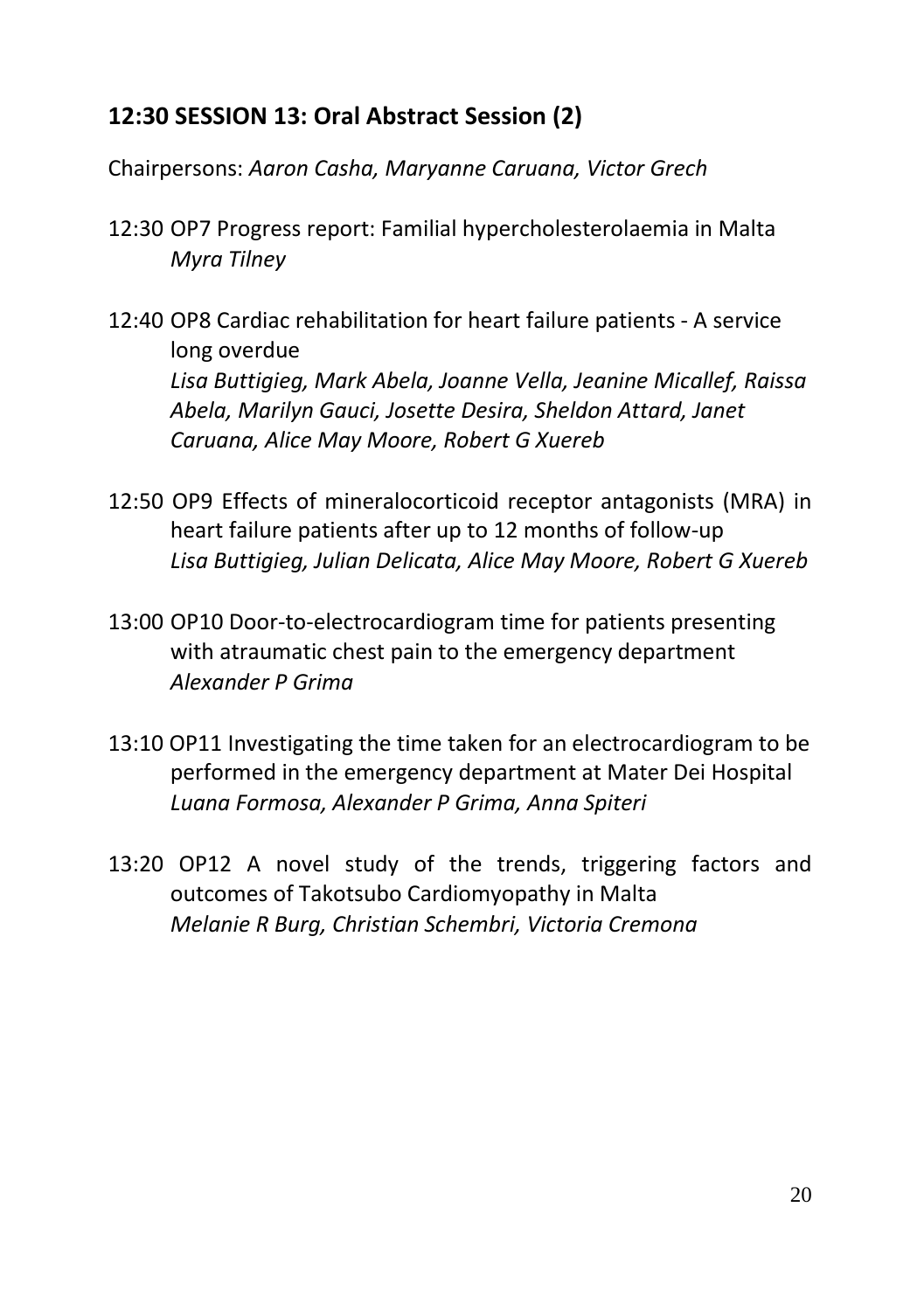#### **13:30 Lunch Break, Exhibition, Poster Abstract Session & Moderated Poster Abstract Session**

Moderators: *Andrew Cassar Maempel, Caroline J Magri, Philip Dingli*

- MP9 Door to reperfusion time in patients with STEMI presenting to Gozo General Hospital *John Bonello, Victoria Camilleri, Robert G Xuereb*
- MP10 TAVI outcomes: Comparison to previous years *Rachel Xuereb, Sara Xuereb, Yana Dimech, Sophie Degiorgio, Robert G Xuereb*
- MP11 Outcomes of percutaneous mitral valve repair at Mater Dei Hospital, Malta *Sara Xuereb, Rachel Xuereb, Elton Pllaha, Robert G Xuereb*
- MP12 The use of unfractionated heparin in cardiac wards *John Bonello, Daniel Cassar, Maria Farrugia, Robert G Xuereb, Alex Gatt*
- MP13 Are grown-ups with congenital heart disease any better at keeping outpatient clinic appointments? A local audit *Rachel Xuereb, Maryanne Caruana*
- MP14 Pulmonary hypertension in patients suffering from connective tissue diseases *Maria Farrugia, Christian Vassallo, Clarissa Zehlicke, John Bonello, Bernard Coleiro*
- MP15 Audit on the follow-up of incidental extra-cardiac findings detected on cardiac CT *Veronica Aquilina, Luise Reichmuth*

MP16 Physiological assessment of coronary artery disease using IFR/FFR *Elton Pllaha, Matthew Mercieca Balbi, Jeremy Fleri Soler, William Camilleri, Andrea Brincat, Elyse Balzan, Diandra Vassallo, Tahira Waheed, Eliezer Zahra*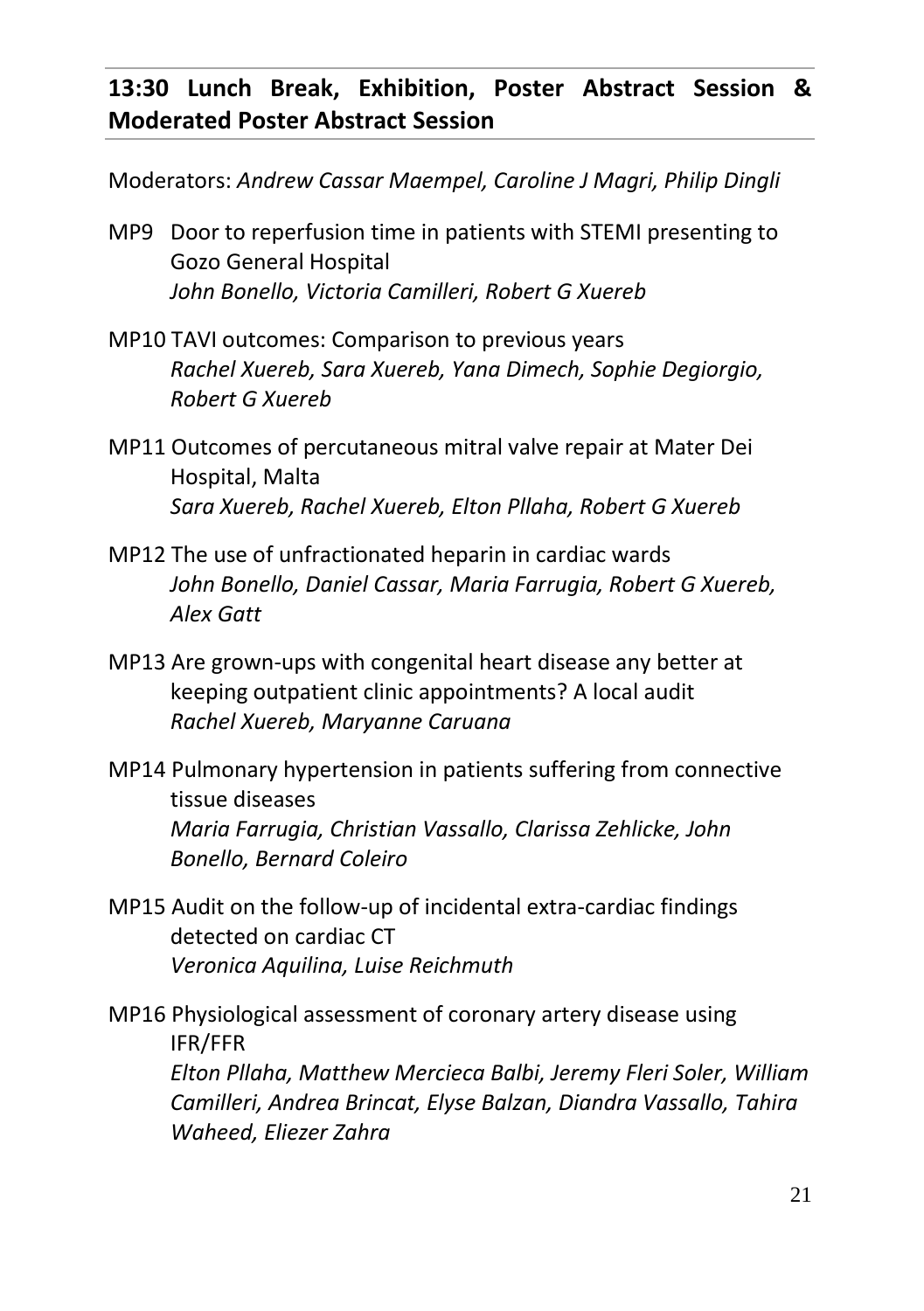#### **14:00 SESSION 14: Allied Health Session (2)**

#### **Location: Lecture Rooms 4 & 5 (First Floor)**

Chairpersons: *Tony Agius Decelis, Claude Portanier Mifsud, Victoria Sultana, Martoine Farrugia, Christopher Deguara*

- 14:00 Unexpected death: The experience of nurses working in a cardiology setting *Christina Grima*
- 14:15 Impact of Heart Failure Clinic on hospital admission rates: local data *Janet Caruana, Sheldon Attard*
- 14:30 Remote monitoring in ICD therapy: Is it really needed? *Samuel Bonnici*

#### **14:30 SESSION 15: Keynote Lecture**

Chairperson: *Alexander Manche*

14:30 Mitral valve repair: Wide single center experience *Giovanni Troise (Brescia, Italy)*

#### **14:55 SESSION 16: A showcase of local cardiovascular research**

Chairpersons: *Stephanie Bezzina Wettinger, Pierre Schembri Wismayer, Victor Grech*

14:55 Grown-up congenital heart disease in the Maltese islands *Maryanne Caruana*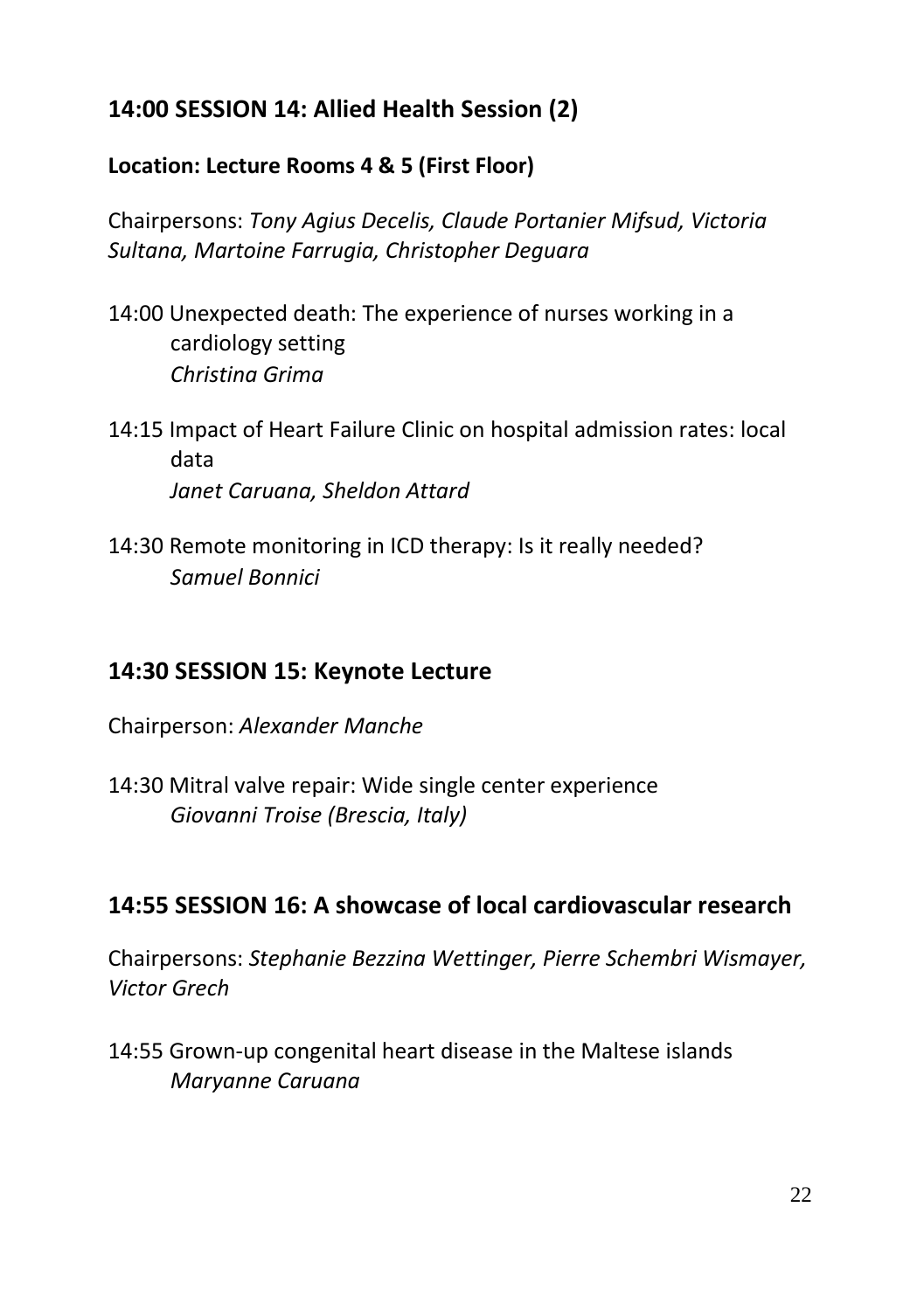15:05 Cardiovascular disease and atherosclerosis: novel risk factors and predictors *Caroline Jane Magri*

15:15 Newtonian and Non-Newtonian computational fluid dynamics (CFD) simulations of aortic stenosis *Aaron Casha*

**15:25 Coffee Break, Exhibition & Poster Abstract Session (Appendix 1)**

#### **15:45 SESSION 17: Local Updates on CPR**

Chairperson: *Andrew Cassar Maempel*

**15:45** Updates on resuscitation at Mater Dei Hospital *Tanya Esposito*

#### **16:05 SESSION 18: Cardiology Jeopardy Quiz Show**

*Luise Reichmuth, Melanie R Burg*

#### **16:45 Closing remarks and best abstract awards**

*Robert G Xuereb, President of the Maltese Cardiac Society*

#### **17:00 Issuing of participation certificates**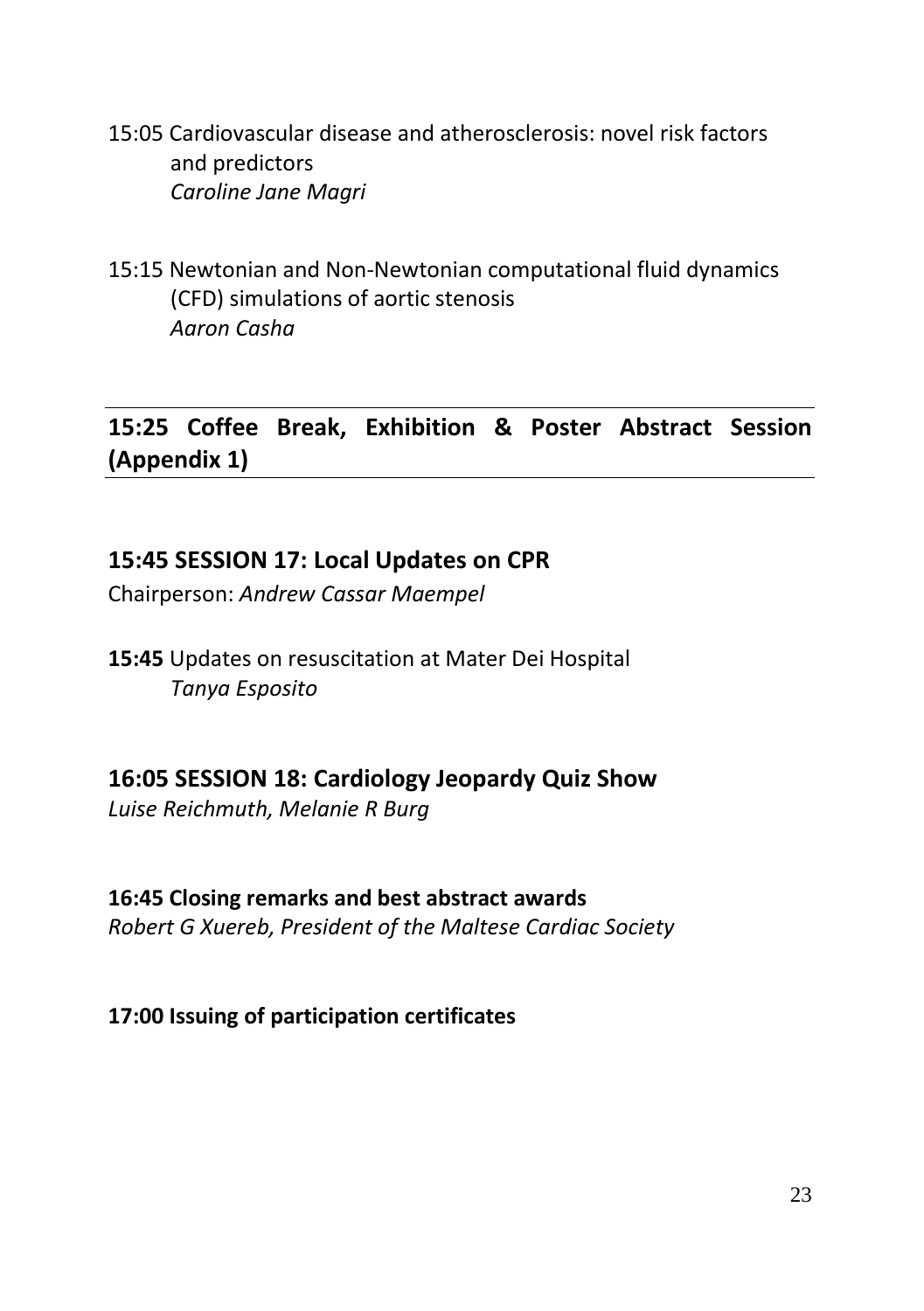#### **Day 4, 21st October 2018**

#### **Educational Seminar for Patients and Public** *Theme: Preventing Sudden Cardiac Death*

**Venue: Main Foyer, Catheterization Lab, Cardiac Lab, Ground-floor lecture rooms 1 & 2 (opposite Chapel Entrance), Mater Dei Hospital**

#### **09:00-11:00 Open Day**

• Visit the Catheterisation Lab (Yellow Zone, Level -1) and Cardiac Lab (Outpatients block, Level 1)

#### **09:00-11:00 Visit the Educational Stands**

Venue: Main Foyer

Assess your heart risk stand, courtesy of the Malta Medical Students Association (MMSA) and Cardiac Rehabilitation Department

- Weight, Height, BMI and ideal weight calculation
- Waist circumference
- Blood sugar
- Blood pressure

#### **Public Lectures**

Venue: Lecture Rooms 1 & 2

11:00 Cardiac arrest and its association with heart attacks and heart

failure

*Robert G Xuereb*

- 11:20 Causes of sudden cardiac death and its prevention *Mark Abela*
- 11:40 YOU TOO can save a life- Bystander basic life support *Tanya* Esposito

12:00 Refreshments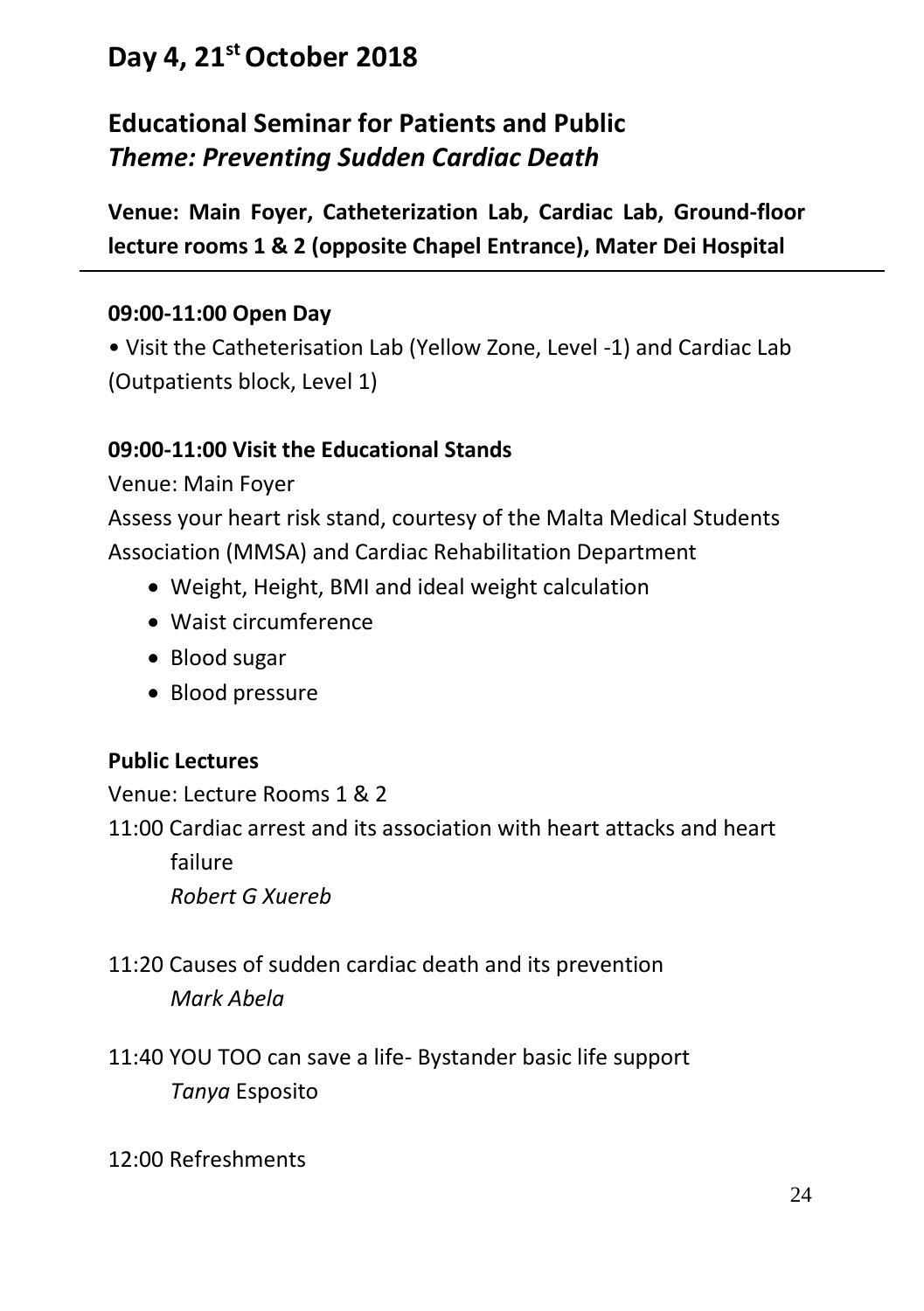#### **Abstract Submissions (Appendix 1)**

#### **Non-Moderated Posters (Case Reports)**

- P1 A case of iatrogenic subclavian artery dissection *Estelle Abela, Tiziana Parnis, Andrew Cassar Maempel, Mark Adrian Sammut*
- P2 Case presentation of a complicated mitral valve infective endocarditis *Adrian Callus, Lara Rapa, Karen Anne Cassar*
- P3 When three is not a magic number: A case of native triple-valve endocarditis caused by *Streptococcus agalactiae Darren Borg, Dillon Mintoff, Daniel Cassar, Julian Delicata, Tiziana Felice, Maryanne Caruana*
- P4 A case of cardiac arrest unravelling the cause of multi-organ failure *Maria Farrugia, Sarah Craus, John Bonello, Ritienne Debono*
- P5 Now you see it, now you don't: Pulmonary embolism of a large tricuspid valve vegetation *Abigail Mula, Sarah Craus, John Bonello, Maryanne Caruana*
- P6 Sinus venosus defect A case series *Estelle Abela, Luise Reichmuth, Alex Borg, Herbert Felice, Maryanne Caruana*
- P7 An unusual case of pre-excitation *Malcolm Mintoff, John Bonello, Alex Borg, Mark Adrian Sammut*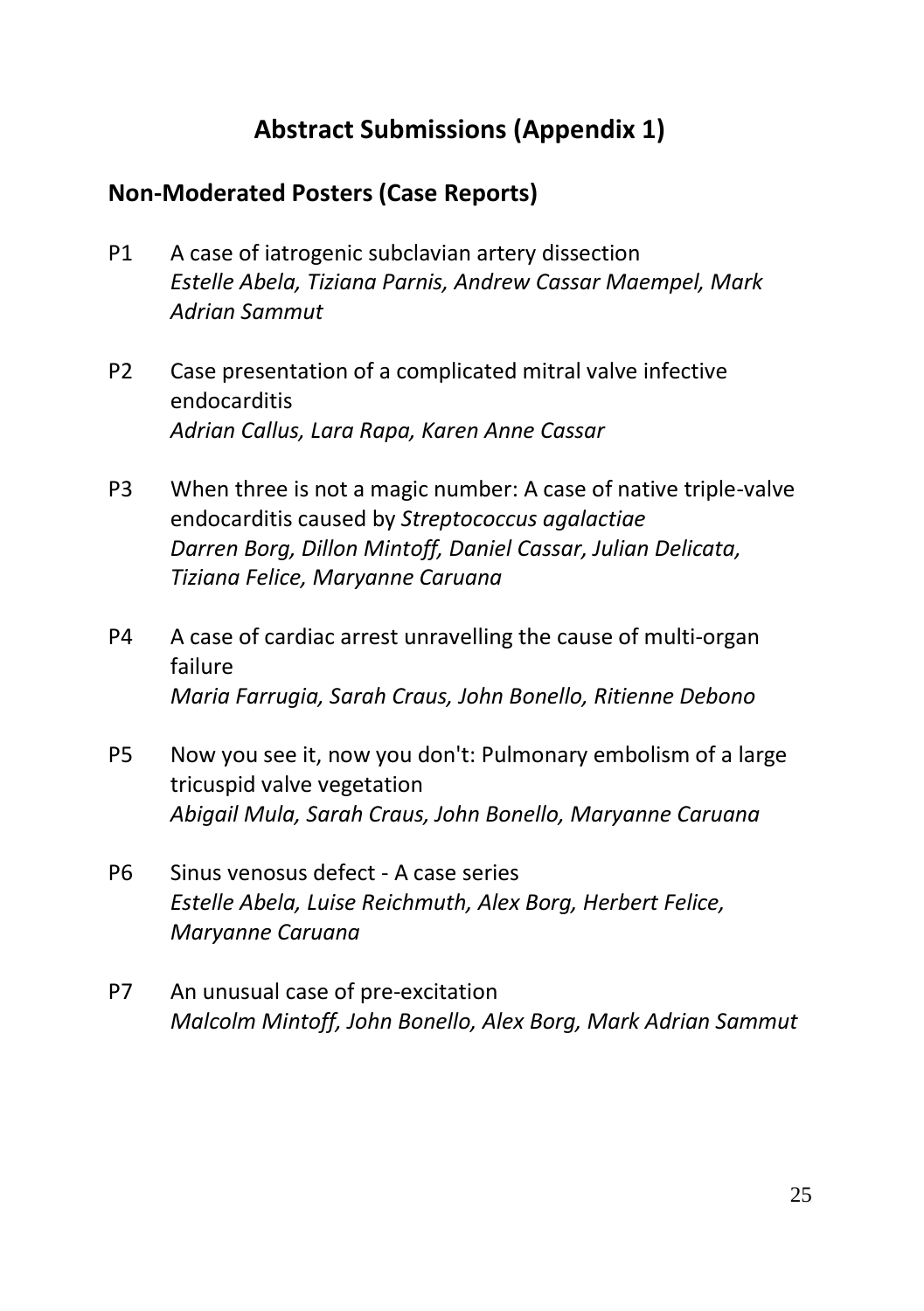#### **International Faculty (Appendix II)**



*Dr Arno Nierich* is a Senior Consultant in Cardiac Anesthesia & Intensive Care at Isala Clinics in Zwolle, The Netherlands. Before joining Isala, he wrote his PhD on the implementation of Off-Pump Cardiac Surgery by the so called Octopus method, at the Utrecht University Medical Center. Dr Nierich earned his MD from Erasmus University in Rotterdam. He obtained his degree of

Anesthesiologist and Intensivist at the Free University of Brussels, Belgium. At the Isala Clinics, he developed several research lines with focus on echocardiography, prevention of neurologic damage related to cardiac interventions, and coagulation/transfusion management. He also developed four medical methods and devices related to the improvement of peri-operative care. He was active as the CFO of the Anesthesia Department and Head of Medical Innovation, Isala. In clinical work, he was awarded the Isala Patient Safety Award. Dr Nierich is an active committee member of the Society of Cardiac Anesthesiologists, both in Europe and the USA. His editorial roles include reviewing for the British Medical Journal and more. He is author of over 60 scientific papers, including Circulation and JAMA.

*Dr Paul Kalra* is a Consultant Cardiologist with specialist interest in

heart failure. He has championed local heart failure services; developing an integrated team across primary and secondary care and co-leads the tertiary centre complex device service (ICD and CRT implantation). He has developed and leads a cardiovascular research programme in Portsmouth. Paul is Chair of the British Society for Heart Failure. He co-founded the Cardiorenal



Forum, which held its 12th annual meeting in October 2017. Paul Kalra is Chief Investigator for the British Heart Foundation funded 'IRONMAN' study. This is a UK interventional study of intravenous iron in chronic heart failure that will recruit 1300 patients across 80 sites.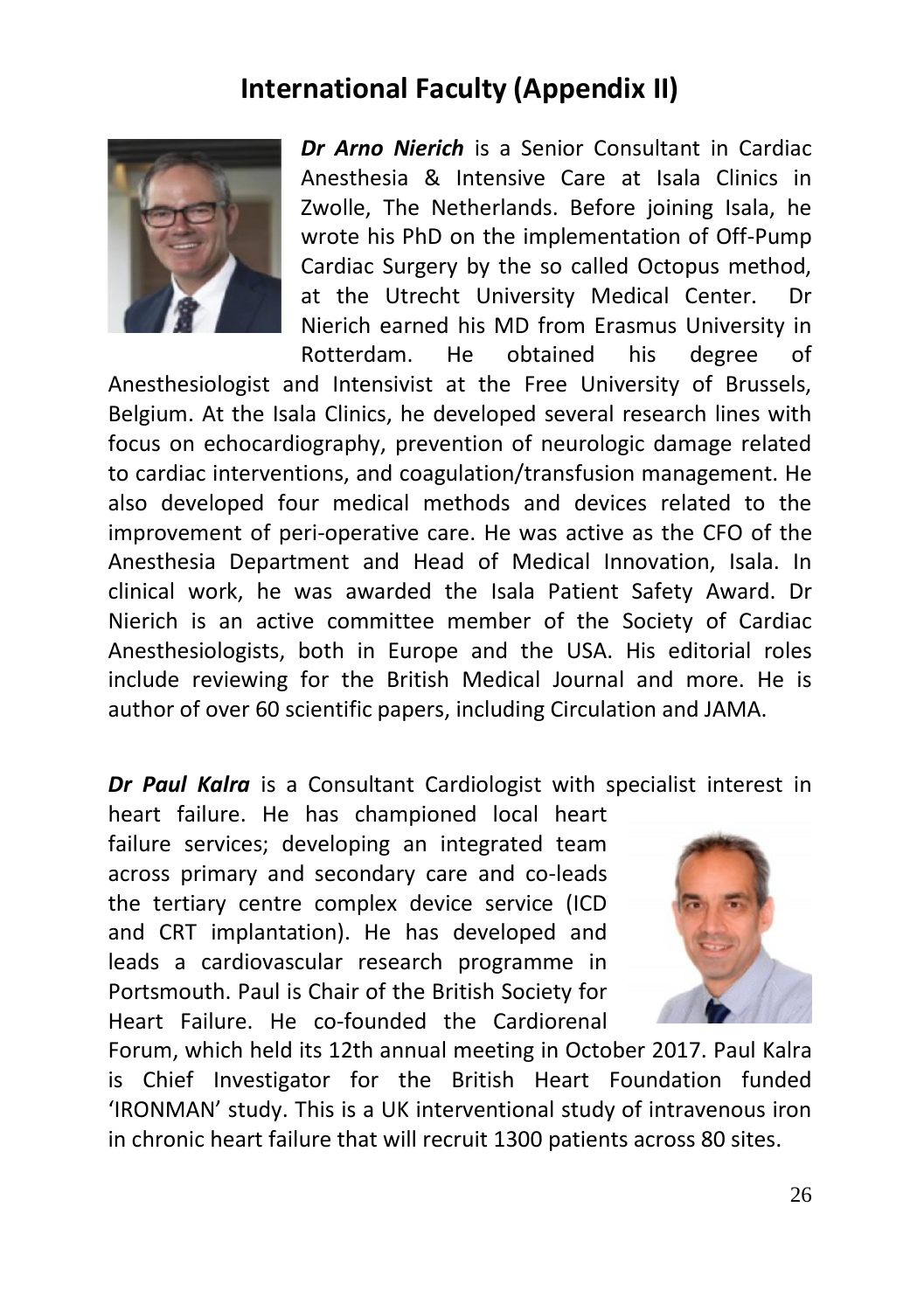*Prof Stephan von Hähling* is a Consultant Cardiologist and Professor of Metabolic Medicine at the Department of Cardiology and Pneumology at the University Medical Center Göttingen, Germany. He obtained his MD at the Institute of Immunology at Charité Medical School, Berlin, Germany. His PhD was awarded by Imperial College, London, UK after he completed studies into inflammatory mechanisms of heart failure at



the National Heart and Lung Institute in London. Prof von Hähling has authored more than 320 original research papers, review articles, and editorials and serves on several editorial boards, including Journal of Cachexia, Sarcopenia and Muscle, ESC Heart Failure, International Journal of Cardiology, Clinical Science, Expert Opinion on Investigational Drugs and Archives of Medical Science. Prof von Hähling is Fellow of the European Society of Cardiology. His research interests include the pathophysiology of heart failure, muscle wasting, biomarkers, and novel treatments.



*Prof Jane Somerville* is Emeritus Professor at Imperial College, London, and is globally acknowledged as a pioneer for her research into congenital heart disease. She also helped found the field of Grown Up Congenital Heart Disease and founded the World Congress of Pediatric Cardiology.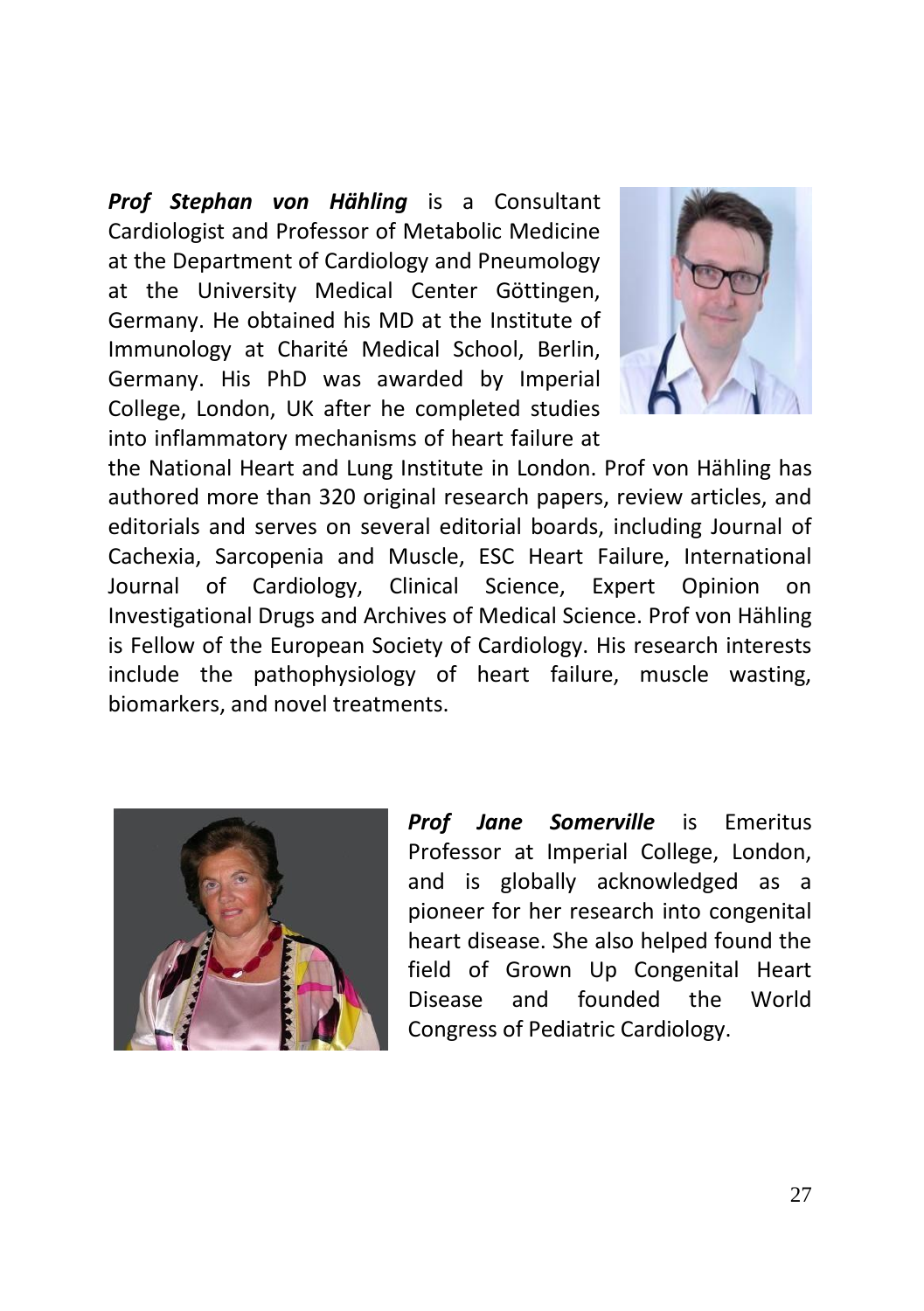*Dr Susan Vosloo* was born in South Africa, and underwent schooling and pre-graduate medical training in Bloemfontein, qualifying in 1980 at the University of the Free State. She started Surgical training in Johannesburg and completed training in Cardiothoracic Surgery at the University of Cape Town, gaining the Fellowship of the College of Surgeons of South Africa and M.Med degree in Cardiothoracic Surgery (UCT) in 1988. Further training in



Congenital and Paediatric Cardiac Surgery was done at the Harley Street Clinic and Great Ormond Street Children's Hospitals in London, UK in 1989 and 1990. She remains up to date by regular attendance of conferences and workshops in her interest fields. She was a full-time surgeon in the Department of Cardiothoracic Surgery at Groote Schuur Hospital, University of Cape Town before starting at the then City Park Hospital in 1991. She currently is in independent private practice at Christiaan Barnard Memorial Hospital. Her professional interests are Transplantation and surgery for congenital heart defects. She remains passionate about education and serves on the University Council of UFS. She is a member of the Steering Committee of the World Congress of Paediatric Cardiology and Cardiac Surgery (hosted in Cape Town in 2013) and was a founder member of World Society for Paediatric and Congenital Heart Surgery, where she currently serves on the Governing Body as well. Susan is married to Anton Ferreira, Specialist Anaesthesiologist and has twin daughters, born in October 2000.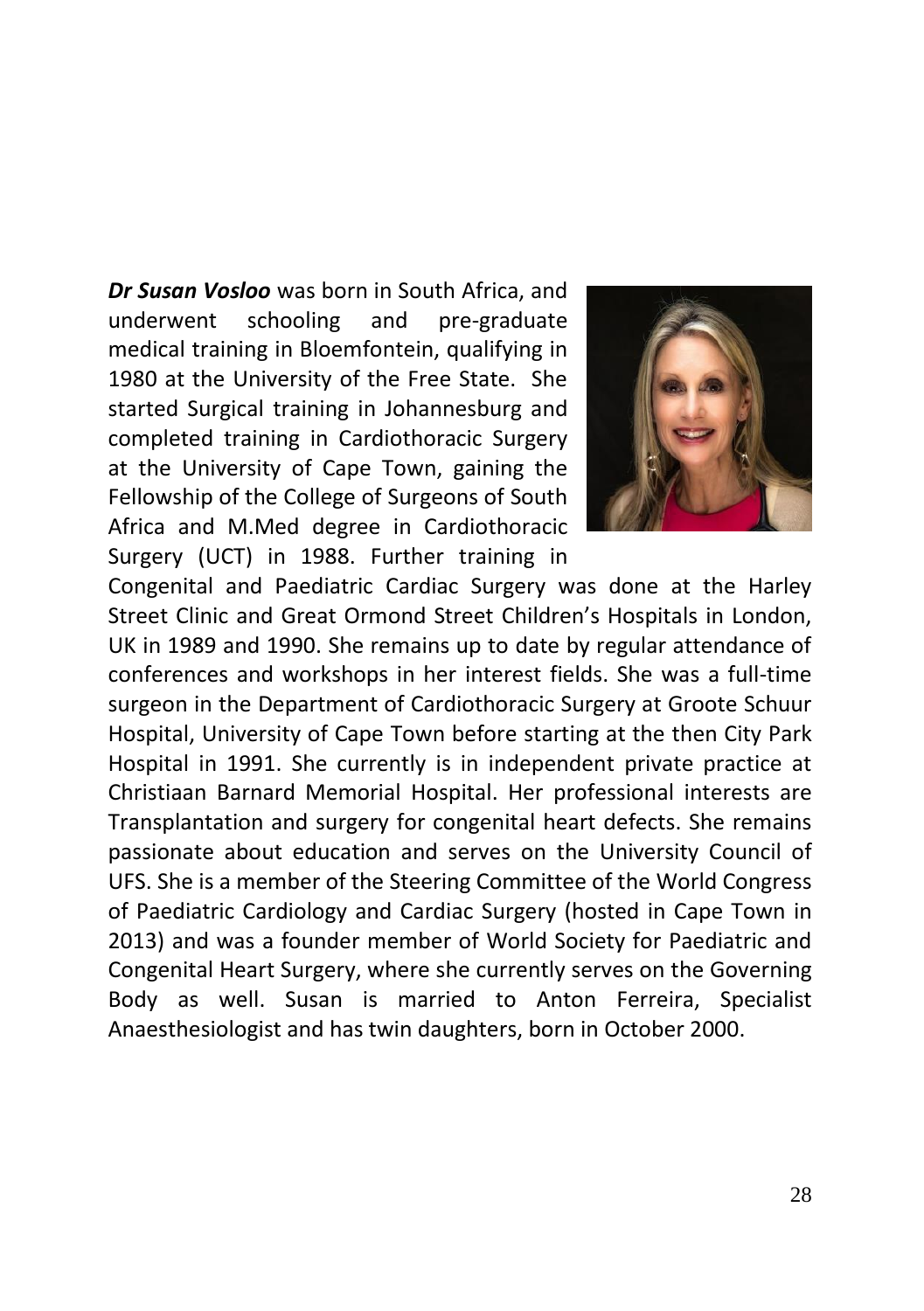*Prof Lina Badimon* is the Director of the Cardiovascular Science Program (ICCC) at the Hospital Santa Creu and San Pau, Director of the Cardiovascular Research Chair of the Autonomous University of Barcelona and Director of the UNESCO Chair in Biomedical Sciences Training and Research. She is the Chair of the Advocacy Committee and Board



Member 2018-2020 of the European Society of Cardiology. Her research activities focus on cardio-metabolic diseases, thrombosis, atherosclerosis and ischemic heart disease. She has published over 550 articles in highly qualified scientific journals with her work highly quoted in the scientific literature (Citations: 36.945; h‐index 75). She has written more of 250 reviews and book chapters. She is Member of Editorial Boards of various international scientific journals. Previous appointments include: Fellow in Cardiovascular Diseases at The Mayo Clinic, Rochester, MN, USA (1981‐1983); Director of the Cardiology Basic Research Laboratory of the Division of Cardiology at the Mount Sinai Medical Center, New York, NY (1983‐1991); Assistant Professor of Medicine (1983‐1987) and Associate Professor of Medicine (1988‐1991) at the Mount Sinai School of Medicine, NY; Lecturer in Medicine at Harvard Medical School, Boston (1991‐1994); Consultant at the Cardiac Unit, at the Massachusetts General Hospital, Boston (1991‐1994). Honorary Appointments: Fellow of the Cardiovascular Science Council and Fellow of the Atherosclerosis, Thrombosis and Vascular Biology Council of the American Heart Association; Fellow of the European Society of Cardiology; Distinguished Fellow of the International Atherosclerosis Society; Honorary Member of Spanish Society of Hypertension, of the Romanian Society of Hypertension, of Hungarian Society of Cardiology and Spanish Society of Arteriosclerosis. She has received the "Narcís Monturiol" (1993) and "Creu de Sant Jordi" (2004) Medals from Generalitat de Catalunya; the "Rey Jaime I" Award – Medical Research (2014) from Generalitat Valenciana and named Doctor Honoris Causa by the Carol Davila University of Medicine and Pharmacy, Romania (2015).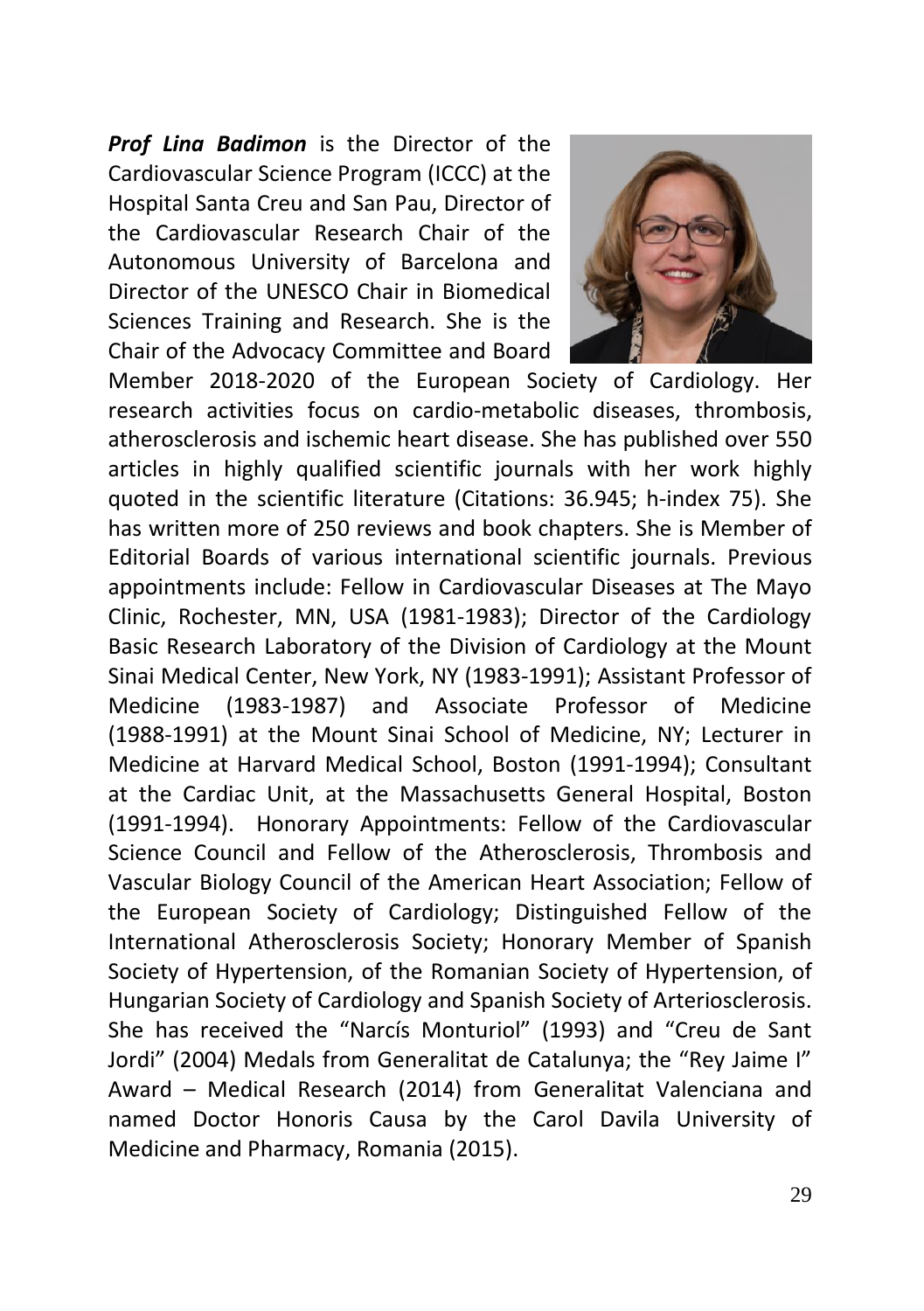*Dr Menashe Shuvy* was trained in internal Medicine and Cardiology at Hadassah Medical Center in Israel, and conducted several research projects at the Hebrew University in Jerusalem. His research focuses on the pathogenesis of aortic valve calcification. He completed two years of clinical and research fellowship in Interventional Cardiology at



Sunnybrook Hospital, Toronto, Canada and currently, he is a senior physician at the Heart Institute at Hadassah medical center and head of the Cardiovascular Research Center. His clinical focus is mitral valve percutaneous intervention, he leads the program at Hadassah hospital and he recently established the national Israeli Mitraclip registry.



*Dr Timothy Fairbairn* is a Consultant Cardiologist sub-specialising in cardiovascular imaging at Liverpool Heart and Chest Hospital. Graduating in medicine from the University of Manchester his cardiology training was in the North of England, completing his PhD studies at the University of Leeds and an International Fellowship at Toronto

General Hospital, Canada. He practices in advanced echocardiography, cardiac MRI and cardiac CT. His clinical and research interests include coronary artery disease, aortic valve disease, and inherited cardiac conditions. He has worked to introduce CCTA as the first line diagnostic test for stable chest pain in the UK and is a member of the NICE Adoption and Impact Programme Reference Panel.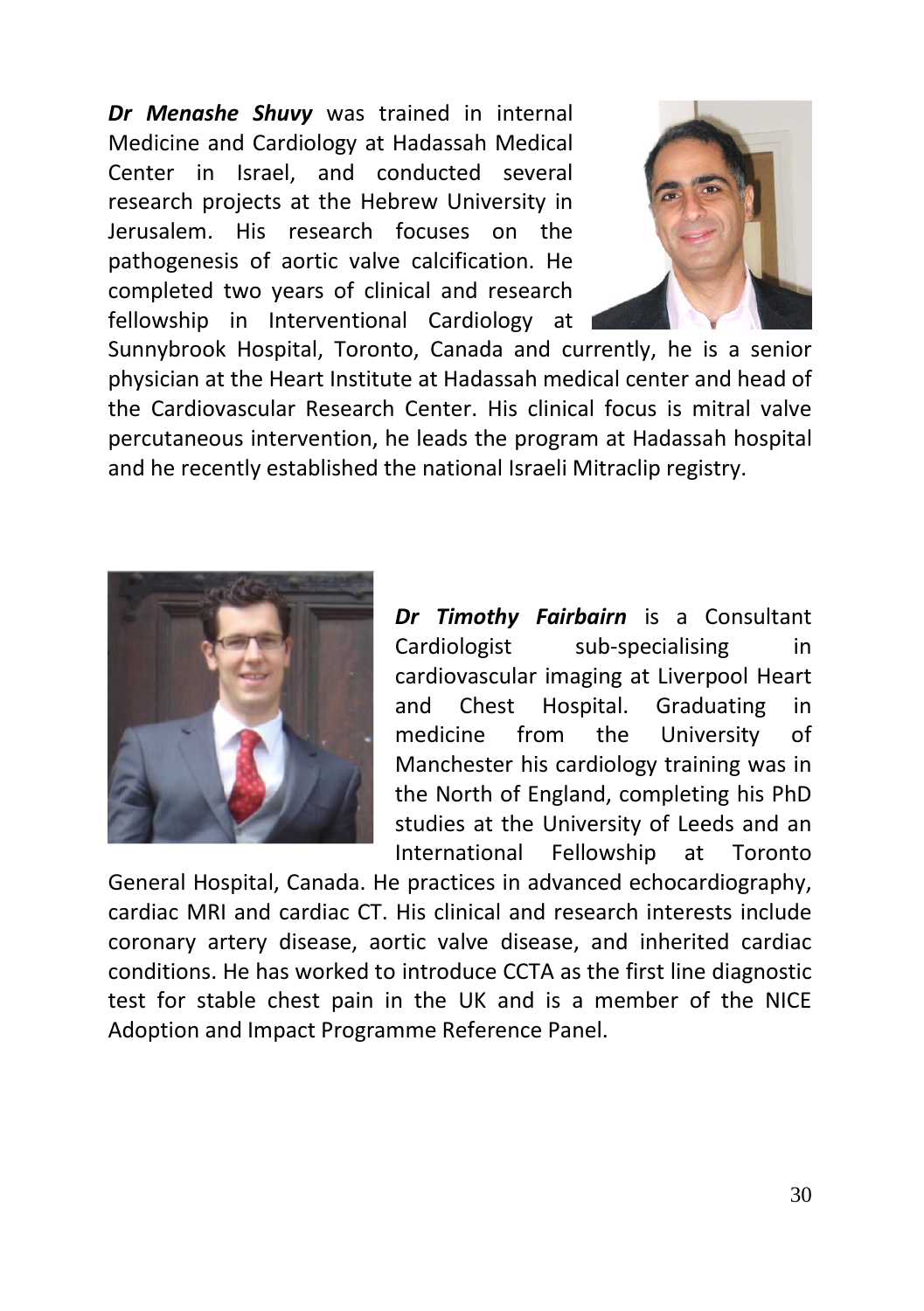*Prof Maurizio Volterrani* is Director of the Cardiology Unit at IRCCS San Raffele Pisana, Rome (Since 2004). He is also full professor in Sport Science (Italian National Scientific Qualification (ASN), Member of the Board of the HFA (Heart Failure Association) of the European Society of Cardiology (ESC), Coordinator of the Exercise and Training Committee of the Heart Failure Association



(HFA) of the European Society of Cardiology (ESC), co-coordinator of the Registry and Epidemiology Committee of the Heart Failure Association (HFA) of the European Society of Cardiology (ESC), Italian National Coordinator of the Relax-AHF European study. European SAG-Expert for EMA (Scientific Advisor Group- European Medicine Agency) among other positions. He is author of over 200 articles and holds editorial positions for several journals including the European Journal of Heart Failure (Associate Editor).



*Dr Giovanni Troise* is Director of the Cardiac Surgery Unit at Poliambulanza Hospital Foundation in Brescia (Italy), Institution accreditated by Joint Commission International for its highest safety standards. He is also adjunct professor of the Faculty of Medicine of the Catholic University, for the degree program in nursing at the headquarters of Brescia, and for high graduate school in cardiac

surgery at the headquarters of Rome. He is an active member of the Italian Society for Cardiac Surgery (SICCH), European Association for Cardio-Thoracic Surgery (EACTS), and Associazione Nazionale Medici Cardiologi Ospedalieri (ANMCO). He has large experience in off-pump coronary surgery (90% of CABG procedures in the unit he directs are performed without CPB), mitral valve repaire surgery (including the minimally invasive approach), as well as "sutureless" aortic prosthesis. He was the first surgeon to implant Perceval prosthesis in Italy.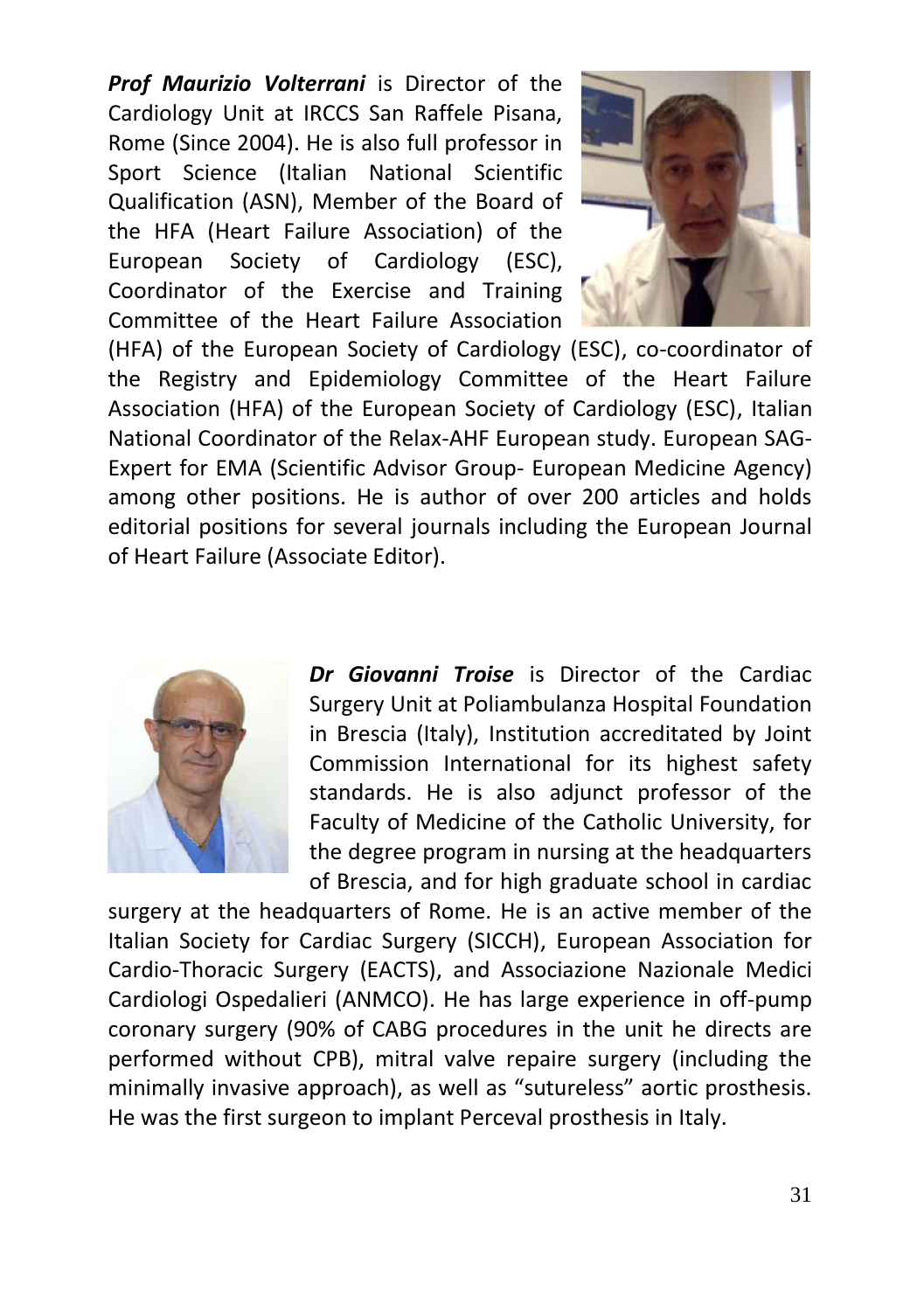*Prof Josep Comin-Colet* is head of the Heart Failure Section at the Department of Cardiology and Director of the Heart Failure Program at the Hospital del Mar (Univerity Hosptal Barcelona, Spain). He is also a member of the Heart Failure Association of the European Society of Cardiology and Advisor to the Ministry of Health of the Government of Catalonia for organization



of care of patients with chronic conditions. Currently, he is Director of the South Metropolitan Barcelona Integrated Heart Failure Program and Clinical Director of the Community Heart Failure Unit and Head of the Chronic Heart Failure Section at the Department of Cardiology, Bellvitge University Hospital, Hospitalet de Llobregat (Barcelona, Spain). Since 2016, he has been Investigator of the Heart Diseases Biomedical Research Group at the Hospital del Mar Medical Research Institute (IMIM) in Barcelona and Investigator at the Cardiovascular Diseases Research Group at the Bellvitge Biomedical Research Institute, Hospitalet, Barcelona. He has given more than 200 invited lectures in courses, conferences and symposia nationally and internationally, and published more than 150 articles published in international journals of medicine and cardiology such as The New England Journal of Medicine, Circulation, JACC Heart Failure, European Heart Journal, European Journal of Heart Failure, Circulation Heart Failure, American Heart Journal, Heart, International Journal of Cardiology, American Journal of Cardiology.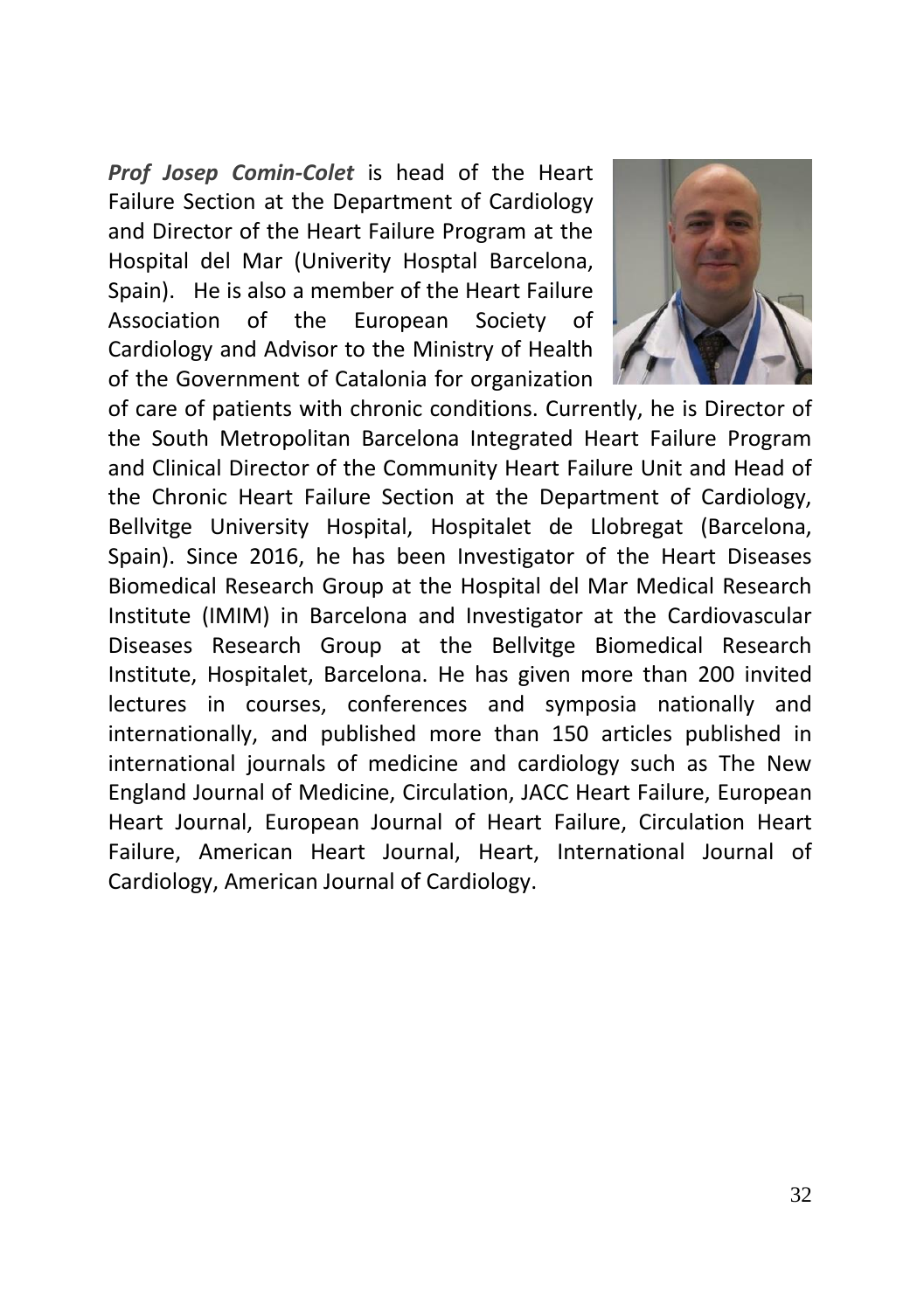#### **Exhibition Halls (Appendix III)**



#### Corporate Partner Stands - 3rd Floor

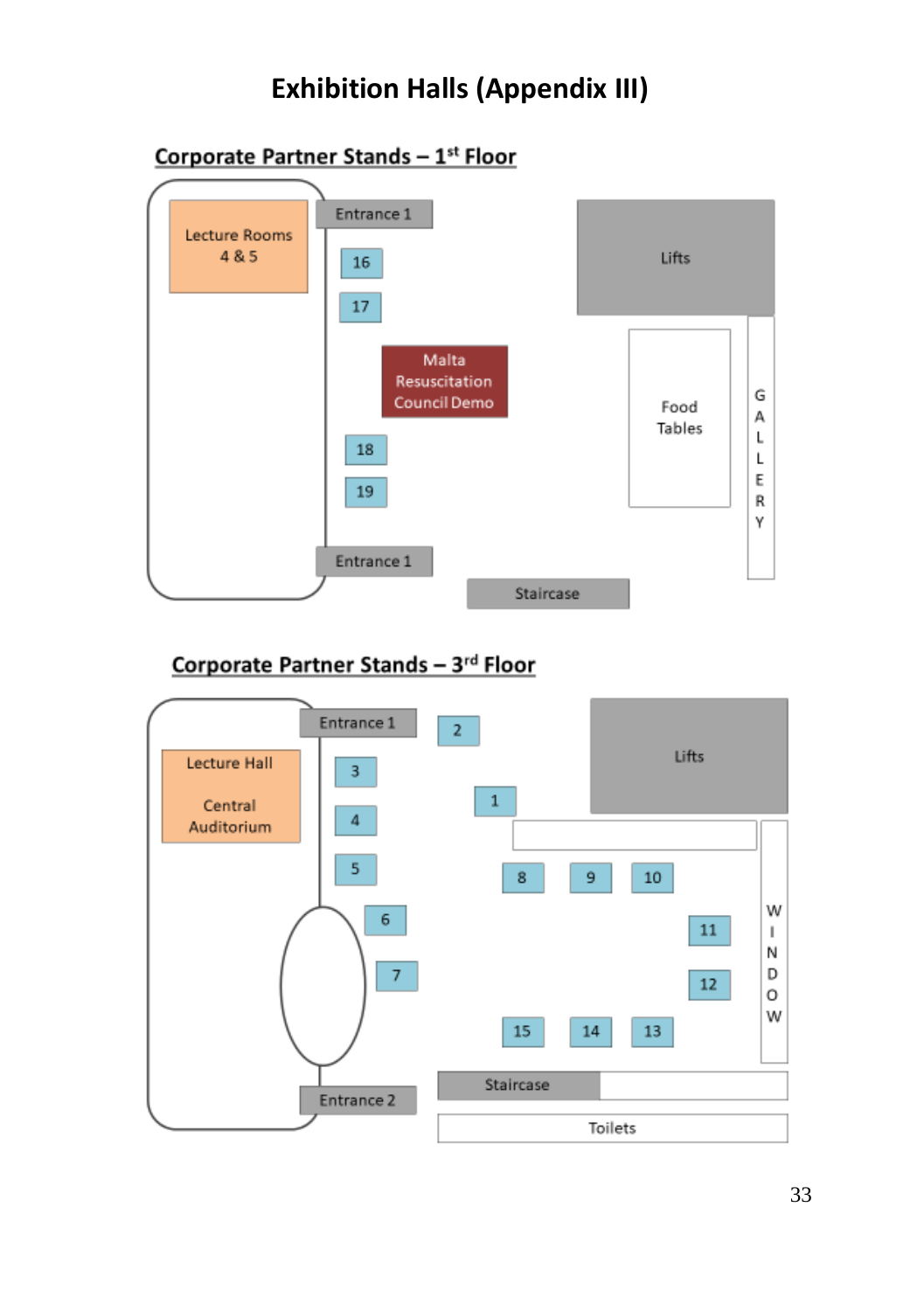#### **Corporate Partners (Appendix IV)**

#### **Platinum**

| <b>Novartis</b>            | 1  |
|----------------------------|----|
| AM Mangion Ltd / Menarini  | 2  |
| Umana Medical Technologies | 3  |
| Bayer                      | 4  |
| Charles Degiorgio / Abbott | 5  |
| Servier / GaleaPharma      | 6  |
| Philips / Triomed          | 7  |
| Drugsales Ltd              | 8  |
| ATG / Volcano / Terumo     | 14 |
|                            |    |

#### **Gold**

| Charles Degiorgio / Phadisco Surveal      | q  |
|-------------------------------------------|----|
| <b>Associated Equipment</b>               | 10 |
| Astrazeneca                               | 11 |
| Suratek / Canon / Toshiba / Sonovue / TLD | 12 |
| Vivian Corporation / Pfizer               | 13 |
| Technoline Ltd / Cardia                   | 15 |

#### **Silver**

| VJ Salomone / Pfizer                 | 16 |
|--------------------------------------|----|
| Jamesco / Esaote / Boston Scientific | 19 |

#### **Bronze**

| ProHealth                |    |
|--------------------------|----|
| Sanofi Aventis / Genzyme | 18 |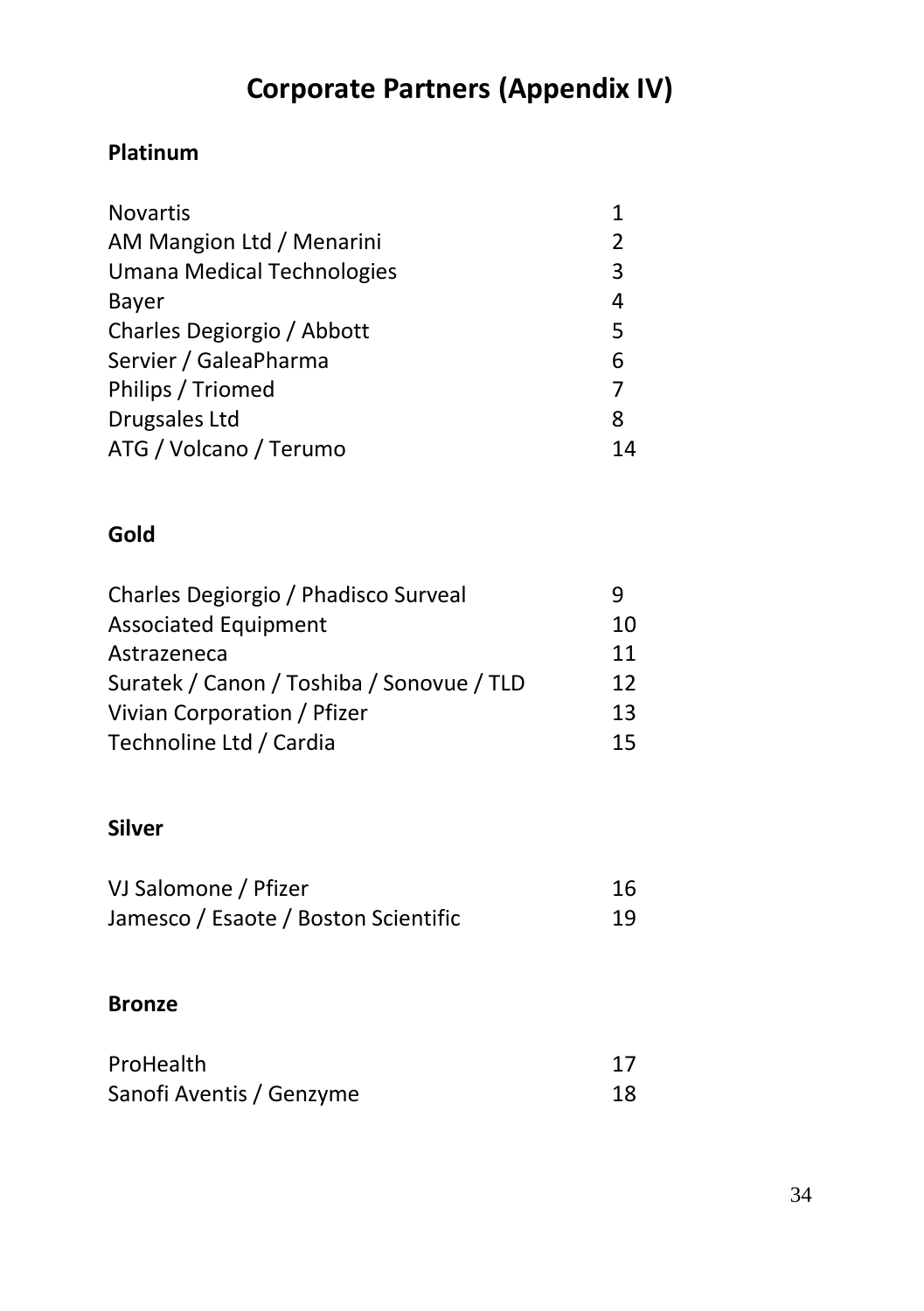

Visit the Cardiac Lab. (Outpatients Block, Level 1) & Cardiac Catheterisation Lab. (Yellow zone, Level -1)